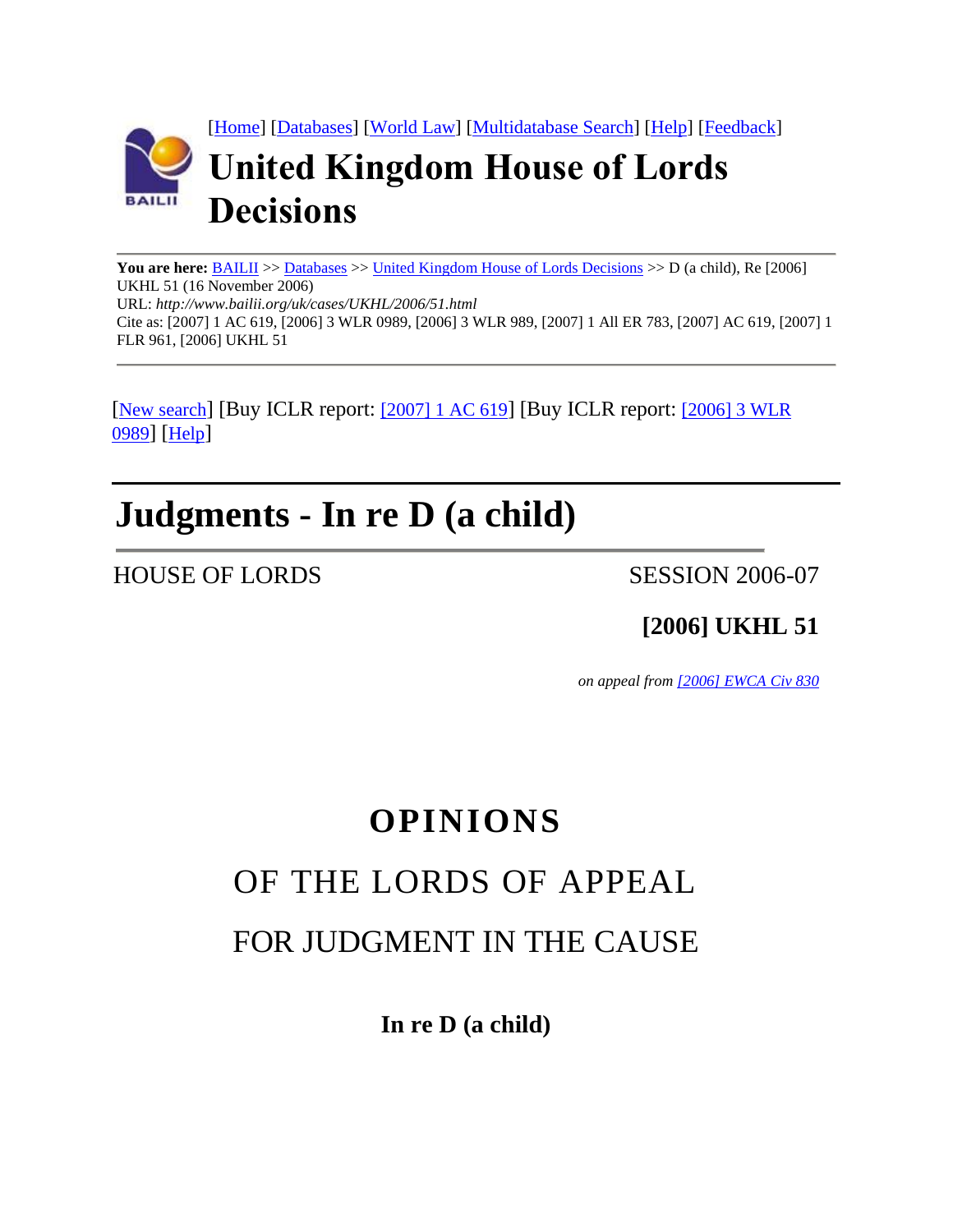# **Appellate Committee**

# **Lord Nicholls of Birkenhead Lord Hope of Craighead Baroness Hale of Richmond Lord Carswell Lord Brown of Eaton-under-Heywood**

# *Appellants*:

*Respondents*:

Henry Setright QC

James Turner QC

Richard Harrison

Marcus Scott-Manderson (Instructed by Russell-Cooke)

(Instructed by Garson & Co)

**Intervener**

**Counsel**

Charles Howard QC and Teertha Gupta

(Instructed by Dawson Cornwell)

*Hearing dates:*

9, 10 and 11 OCTOBER 2006

## ON

# THURSDAY 16 NOVEMBER 2006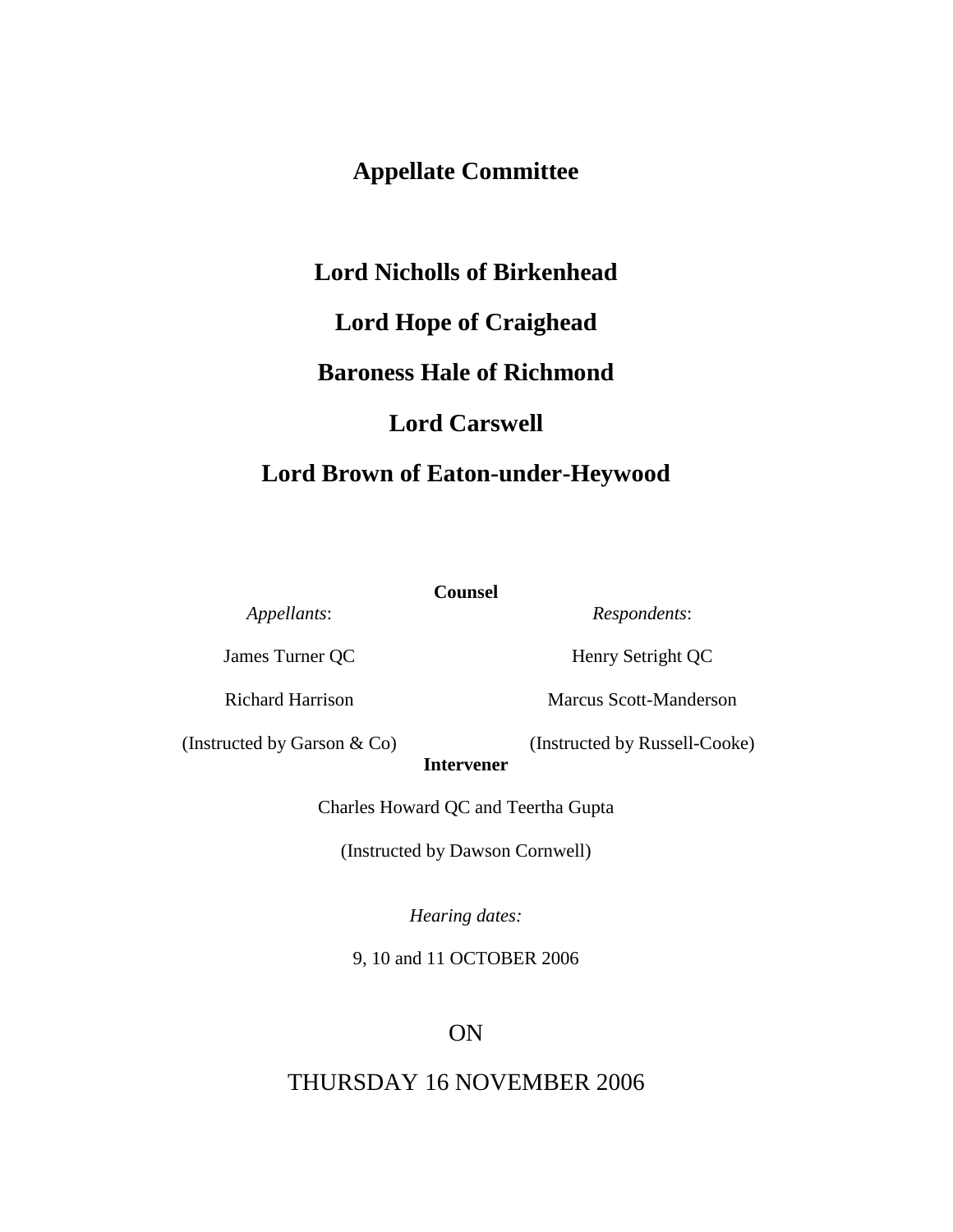# **HOUSE OF LORDS**

## **OPINIONS OF THE LORDS OF APPEAL FOR JUDGMENT**

## **IN THE CAUSE**

# **In re D (a child)**

# **[2006] UKHL 51**

### **LORD NICHOLLS OF BIRKENHEAD**

My Lords,

1. I have had the advantage of reading in draft the speech of my noble and learned friend Baroness Hale of Richmond. I agree that, for the reasons she gives, this appeal should be allowed.

LORD HOPE OF CRAIGHEAD

My Lords,

- 2. I have had the privilege of reading in draft the speech of my noble and learned friend Baroness Hale of Richmond. I agree with it, and for the reasons she gives I would allow the appeal. I wish to add only a few comments of my own to what she has said. I do so in view of the importance of the matters that were raised with us in the course of the debate.
- 3. The question at the heart of this case is, and has always been, whether the father had rights of custody within the meaning of article 5 of the Hague Convention which were breached by the mother when she removed the child to England from Romania in December 2002. In that respect it is no different from all the other cases where the Convention has been invoked to protect children from the harmful effects of their wrongful removal and to ensure their prompt return to the state of their habitual residence.
- 4. But if the child were to be returned now, almost four years after his arrival in this country, his return would be anything but prompt. The delays that the procedures adopted in this case have given rise to have exceeded by far anything that the framers of the Convention appear to have contemplated. They are so extreme that it is impossible to believe that the child's best interests would be served by his return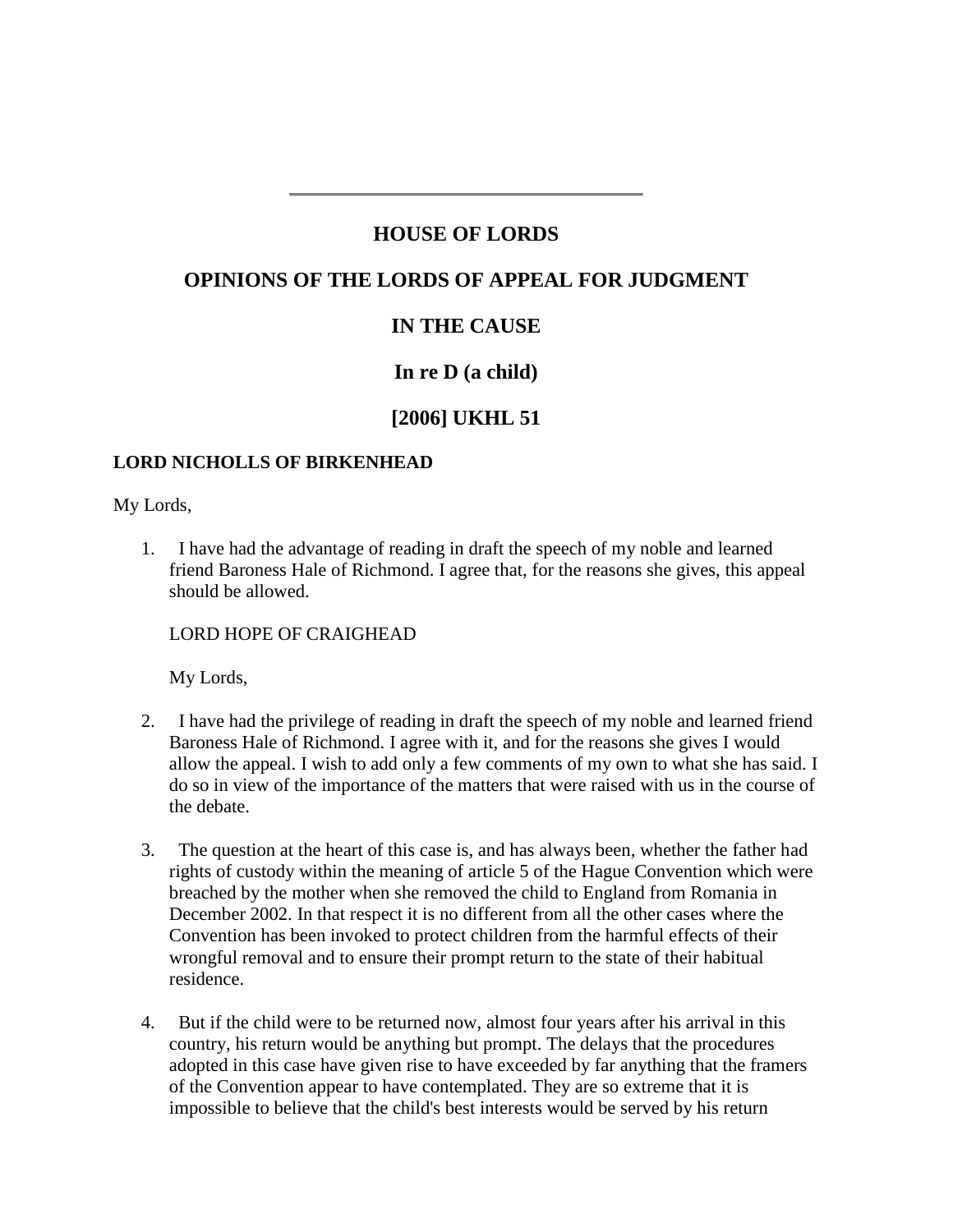forthwith to Romania, as article 12 would require if his removal from Romania were to be held to have been wrongful. As the preamble to the Convention indicates, its purpose is to protect children from the harmful effects of their wrongful removal. The assumption on which the remedy of prompt return proceeds is that the state to which the child will be returned is the state of his habitual residence. Through no fault of his own, the child whose return is being sought in this case has now been settled for so long in this country that this assumption is scarcely tenable.

- 5. Delay does not, in itself, excuse compliance with the Convention. Courts must do the best they can to give effect to it, so long as its provisions have not become completely unworkable. The lesson of this case is that every effort must be made to avoid such delays. If there is a dispute as to whether the removal was wrongful it should be dealt with summarily. A balance must, of course, be struck between acting on too little information and the search for too much. A court cannot make a finding that the child's removal was wrongful unless it is provided with a basis for doing so. But if it is to deal with the case summarily the court must not seek perfection. It has to do the best it can on the information that has been made available, as Butler-Sloss LJ indicated in *C v C (Abduction: Rights of Custody)* [1989] 1 WLR 654, 658A.
- 6. Article 15 of the Convention contemplates that the court may need to be provided with a determination from the authorities of the state of the child's habitual residence that the removal was wrongful. So a judge is not to be criticised if he decides to use this procedure because he cannot responsibly resolve the issue on the information provided by the applicant. Nevertheless if he decides on this course delay will be inevitable. Great care must therefore be taken, in the child's best interests, to keep this to the absolute minimum. The misfortunes that have beset this case show that, once the court has received the response, it should strive to treat the information which it receives as determinative.
- 7. Of course it is for the court to which the application is made, not the authorities of the requesting state, to decide whether the removal was wrongful within the meaning of article 3. The court must apply its own view of the Convention as best it can in the light of what it knows. No doubt there will be situations where the court feels that there may still be room for argument as to what the article 15 determination amounts to. But, as my noble and learned friend Lord Brown of Eaton-under-Heywood makes clear it must resist calls for further evidence. The further delay that this would cause is incompatible with the objects of the Convention. Detailed scrutiny of the child's welfare must be left for later. That is a matter for the state of his habitual residence. Speed is of the essence if the child is to be returned promptly to that state. The court must take this into account when considering whether enough information as to whether the removal was wrongful is available, and whether the information that it has is reliable.
- 8. In this case the response that was received from Romania was sufficient to show that the child's removal was not wrongful within the meaning of article 3. On 9 June 2005 the final Court of Appeal of Bucharest, upholding the court of first appeal, stated in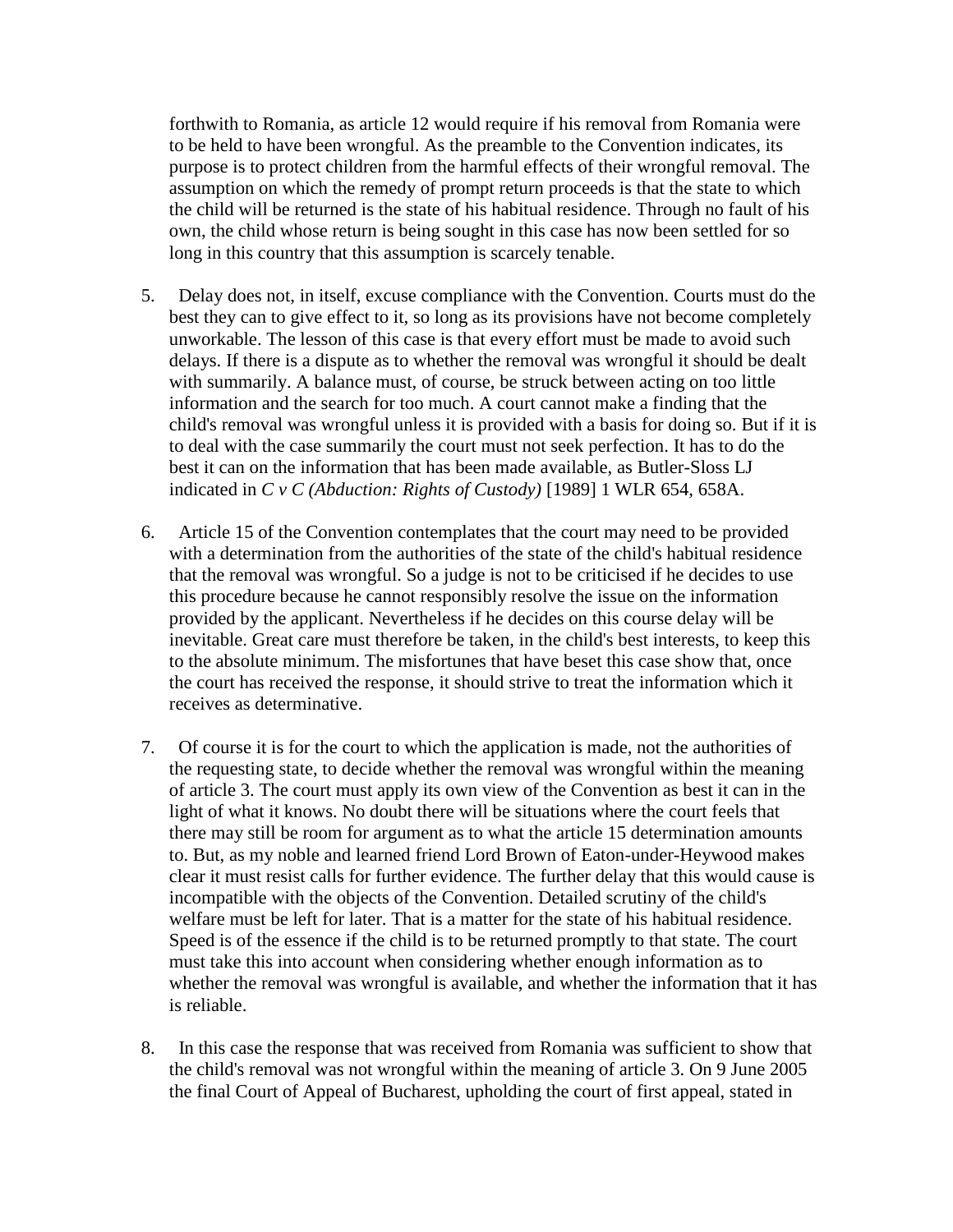the clearest terms that, under the law as it then stood in Romania, termination of marriage through divorce brings joint custody to an end, that cases where the agreement of the parties is required about a measure which the parent with custody proposes are limited, and that none of the rights that the father had been granted on divorce gave him a right of veto or to decide the child's place of residence. It is wholly understandable that the father should feel aggrieved by what has happened in this case. The effect on his ability to exercise his rights of access is plain to see. But the phrase "rights of custody" has been given a particular definition by the Convention. It is only if there has been a breach of rights of custody as so defined that the removal can be described as wrongful for its purposes. The information provided by the Romanian court shows that, as the law stood at the time of the child's removal, the father had no such rights.

- 9. The absence of a right of veto is, then, decisive in this case. Had there been a right of veto the result might perhaps have been different, despite the delay. It has come to be appreciated in most, but not all, contracting states that for the Convention's purposes a right to grant or withhold consent to the child's removal from the state where he resides is a right of custody. Article 5 states that for the purposes of the Convention "rights of custody" shall include rights relating to the care of the person of the child and, in particular, the right to determine the child's place of residence. To understand what this means reference must be made to article 3, where the words "rights of custody" are used to define the circumstances in which the removal or retention of a child is to be considered wrongful - "wrongful" because the Convention proceeds on the assumption that welfare issues are best dealt with in the state where the child is habitually resident.
- 10. The key to what the phrase means lies in these facts. The Convention is an agreement between states. It seeks to address the problems that arise where a child is moved across international borders. It does not concern itself with disputes about the exercise of custody or access rights within the country of the child's habitual residence. The right to determine the child's place of residence has to be seen in that context. The word "place" in the phrase "the child's place of residence" must be taken, for Convention purposes, to include the country of the child's residence. A right to object to the child's removal to another country is as much a right of custody, for those purposes, as a right to determine where the child is to live within the country of its residence.
- 11. The phrase "rights of access" is also defined for the purposes of the Convention by article 5. But it is important not to treat this definition as limiting the rights that are included within the expression "rights of custody". There is no doubt that a right to determine the place of the child's residence will be helpful to the parent who wishes to exercise the right to take the child for a limited period of time to a place other than the child's habitual residence. Time and distance matter to parents who lead busy lives, and the place of the child's habitual residence may have a very real bearing on how often, or for how long, it is practicable for a right of access to be exercised. But the fact that a right to determine the place of the child's residence may be helpful to the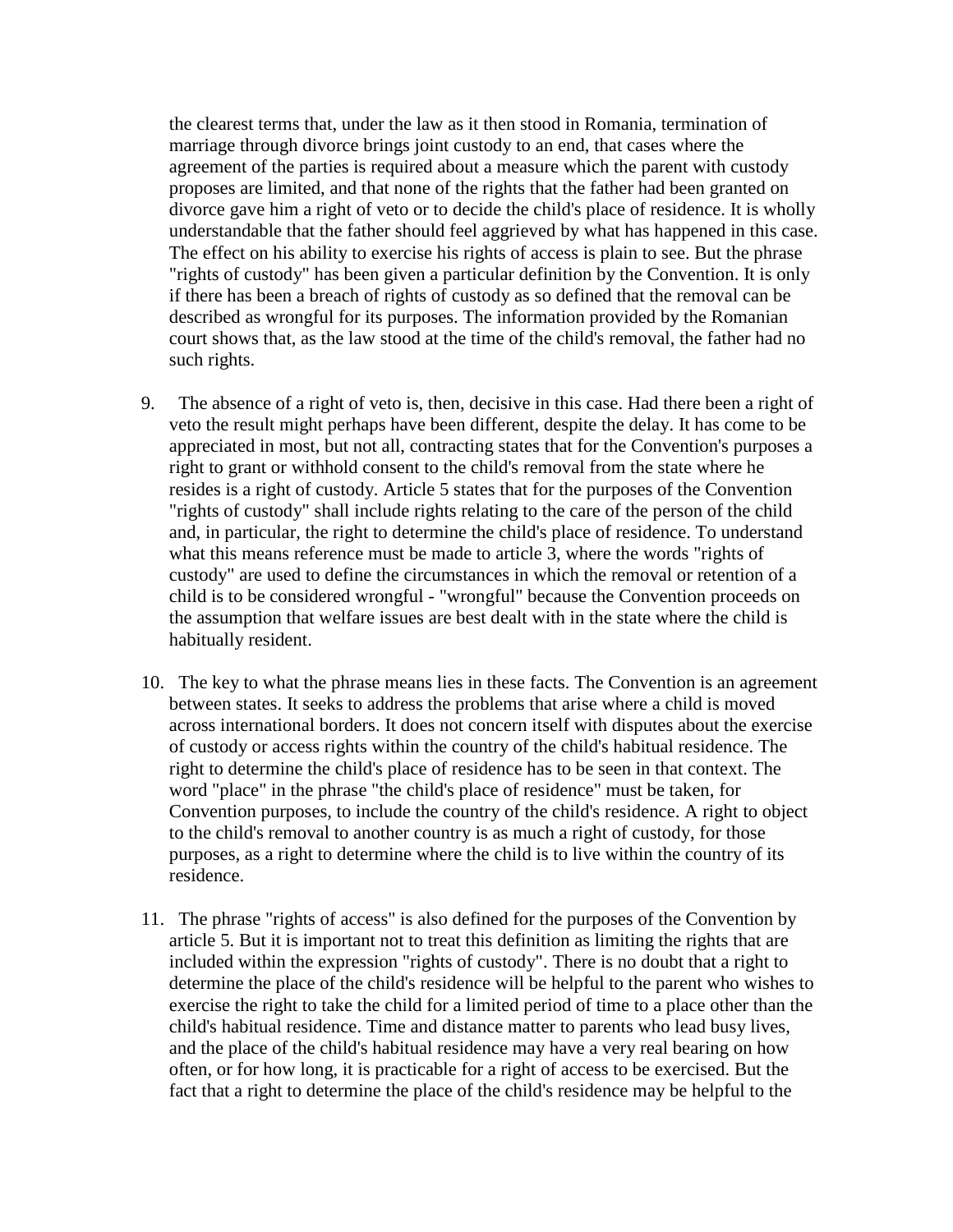parent who seeks access is not a reason for treating the right to determine where the child resides as something other than a right of custody for Convention purposes. They are not mutually exclusive rights. The Convention provides different remedies where rights of custody and rights of access have been breached. The nature and purpose of those remedies helps to show why, when it comes to removal or retention across international borders, the right to determine the place of the child's residence is treated as a right of custody.

12. This was not Professor A E Anton's view. Writing shortly after the Convention was entered into, he said that the definition of "rights of custody" in article 5 suggests that the breach of a right simply to give or to withhold consent to changes in a child's place of residence is not to be construed as a breach of rights of custody in the sense of article 3: "The Hague Convention on International Child Abduction" (1981) 30 ICLQ 537, 546. He referred to the fact that a suggestion that the definition of "abduction" should be widened to cover this case was not pursued. The suggestion was made by a member of the Canadian delegation during the final diplomatic conference on the Convention in October 1980: see footnote 16 to the judgment in *Furnes v Reeves* 362 F.3d 702 (11th Circ 2004), quoting from Linda Silberman, "Patching up the Abduction Convention: A Call for a New International Protocol and a Suggestion for Amendments to ICARA" (2003) 38 Tex Int LJ 41, 46, n 34. It was in these terms:

> "Custody is given to the mother, but the order provides that the child cannot go out of the jurisdiction without the father's consent. If the mother nevertheless leaves the jurisdiction without such consent, that constitutes wrongful removal."

The fact that this suggestion was not pursued was taken by Professor Anton to indicate that, as the definition stood, taking the child out of the jurisdiction in those circumstances would not have been wrongful for the Convention's purposes.

13. Professor Anton was very well placed to comment on this issue, and his comments were noted by the Supreme Court of Canada in *DS v VW* [1996] 2 SCR 108 in support of its opinion that to hold otherwise would confuse the concepts of custody rights with access rights; see also *Thomson v Thomson* [1994] 3 SCR 551. But the view which Professor Anton expressed was his own view, as he was careful to point out in a footnote at the beginning of his article. It was not shared by the Court of Appeal in *C v C (Abduction: Rights of Custody)* [1989] 1 WLR 654. Referring to the phrase "the right to determine the place of the child's residence, Lord Donaldson of Lymington MR said at pp 663H-664B:

> "If anyone, be it an individual or the court or other institution or a body, has a right to object, and either is not consulted or refuses consent, the removal will be wrongful within the meaning of the Convention. I add for completeness that a 'right to determine the child's place of residence' (using the phrase in the Convention) may be specific - the right to decide that it shall live at a particular address or it may be general, eg 'within the Commonwealth of Australia'."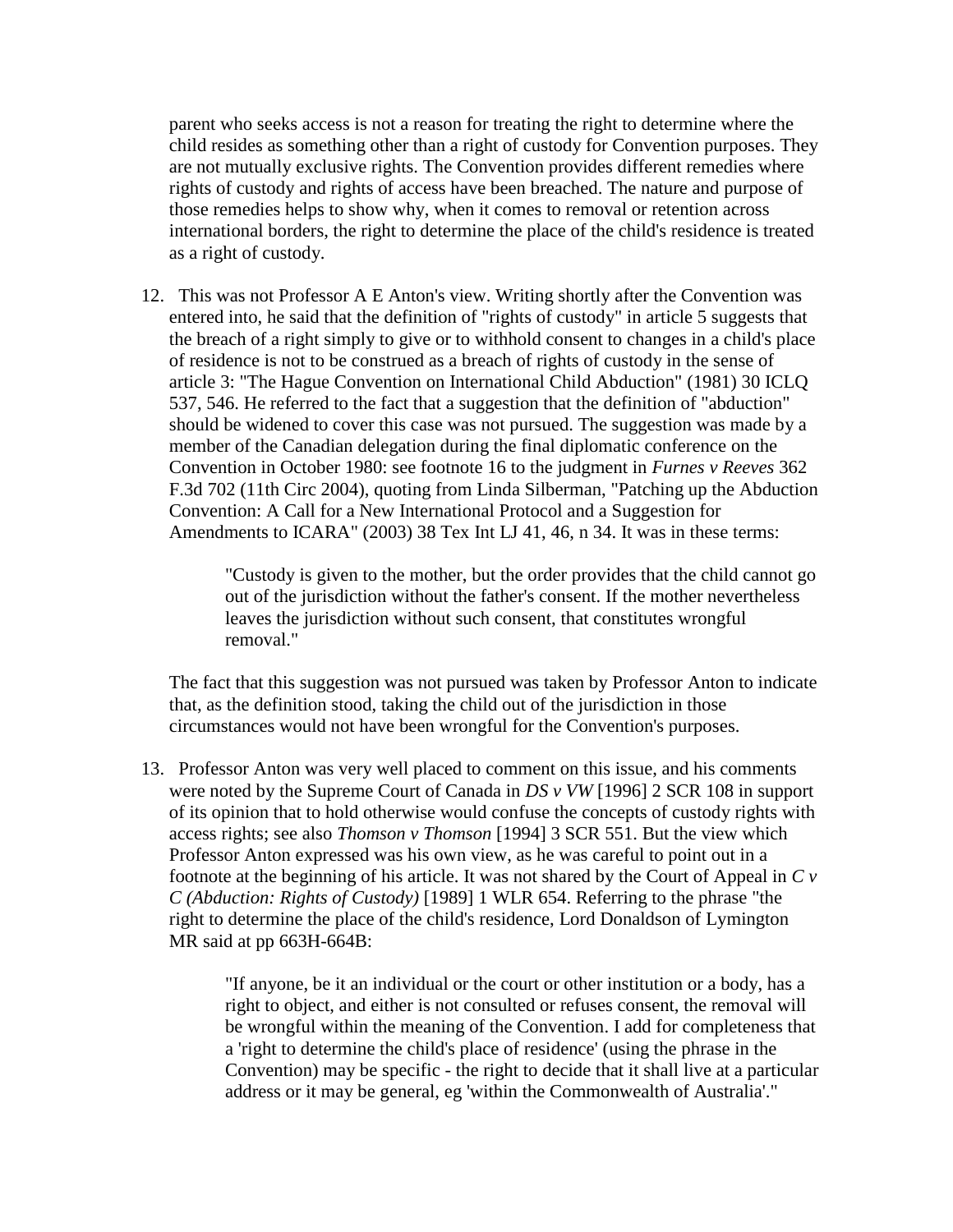- 14. In *In re P (A Child) (Abduction: Custody Rights)* [\[2005\] Fam 293](http://www.bailii.org/ew/cases/EWCA/Civ/2004/971.html) the Court of Appeal had to decide whether the child's removal by the mother from the state of New York to England was wrongful. The father claimed that he had not consented to the removal and that he had rights of custody, in the Convention sense, under New York law. This was because he had been granted visitation rights, and because the court ordered that neither party was to remove the child from the state of New York except for temporary vacations without the prior written consent of the other party or prior court order. This was a ne exeat right similar to that which section 13 of the Children Act 1989 has laid down: see also section 2(3) of the Children (Scotland) Act 1995. The approach which was taken to this issue in *C v C (Abduction: Rights of Custody)* [1989] 1 WLR 654 is now commonly held amongst contracting states, as Hale J observed in *In re W (Minors) (Abduction: Father's Rights)* [1999] Fam 1, 9. Ward LJ said in *In re P* [\[2005\] Fam 293](http://www.bailii.org/ew/cases/EWCA/Civ/2004/971.html) that the court was abundantly satisfied that *C v C* and the subsequent decisions in England to the same effect were right: para 55. In *J, Petitioner* [\[2005\] CSIH 36,](http://www.bailii.org/scot/cases/ScotCS/2005/CSIH_36.html) 2005 GWD 15-251 the Inner House of the Court of Session in its turn held that "rights of custody" for Convention purposes included the right to grant or withhold consent to the child's removal from the United Kingdom under section 2(3) of the 1995 Act. The issue can now be regarded as settled, so far as the United Kingdom is concerned.
- 15. Unfortunately, as is usually the case in international Conventions on private law, the Hague Convention has not provided any formal mechanisms to ensure that the international legal norms that it has created are applied uniformly and consistently in the numerous contracting states: see Linda Silberman, "Interpreting the Hague Abduction Convention: In Search of a Global Jurisprudence" (2005) 38 U C Davis Law Review 1049, 1057. This means that its effectiveness is left in the hands of the respective central authorities and national courts that implement and interpret the Convention. Professor Silberman is highly critical of the way the courts in the United States have approached this issue: see p 1069:

"As I have indicated, it is important to separate Convention concepts from domestic analogues found in particular judicial systems. The term 'rights of custody' is an important concept within the meaning of the Convention and rests on an autonomous definition that triggers the return remedy. Contracting States have agreed to those situations in which they will order return - ie a breach of 'rights of custody' - and domestic definitions of custody rights are not necessarily the equivalent of the concept created by article 5(a). Recent decisions by courts in the United States have been the most blatant offenders of this important principle by imposing parochial domestic notions of custody on the Convention concept, effectively undermining the goals and objectives of the Convention."

16. Professor Silberman has singled out for particular criticism *Croll v Croll* 229 F 3d 133 (2d Cir 2000), cert denied, 534 US 949 (2001). The Court of Appeals for the Second Circuit departed in that case from the position that had been adopted almost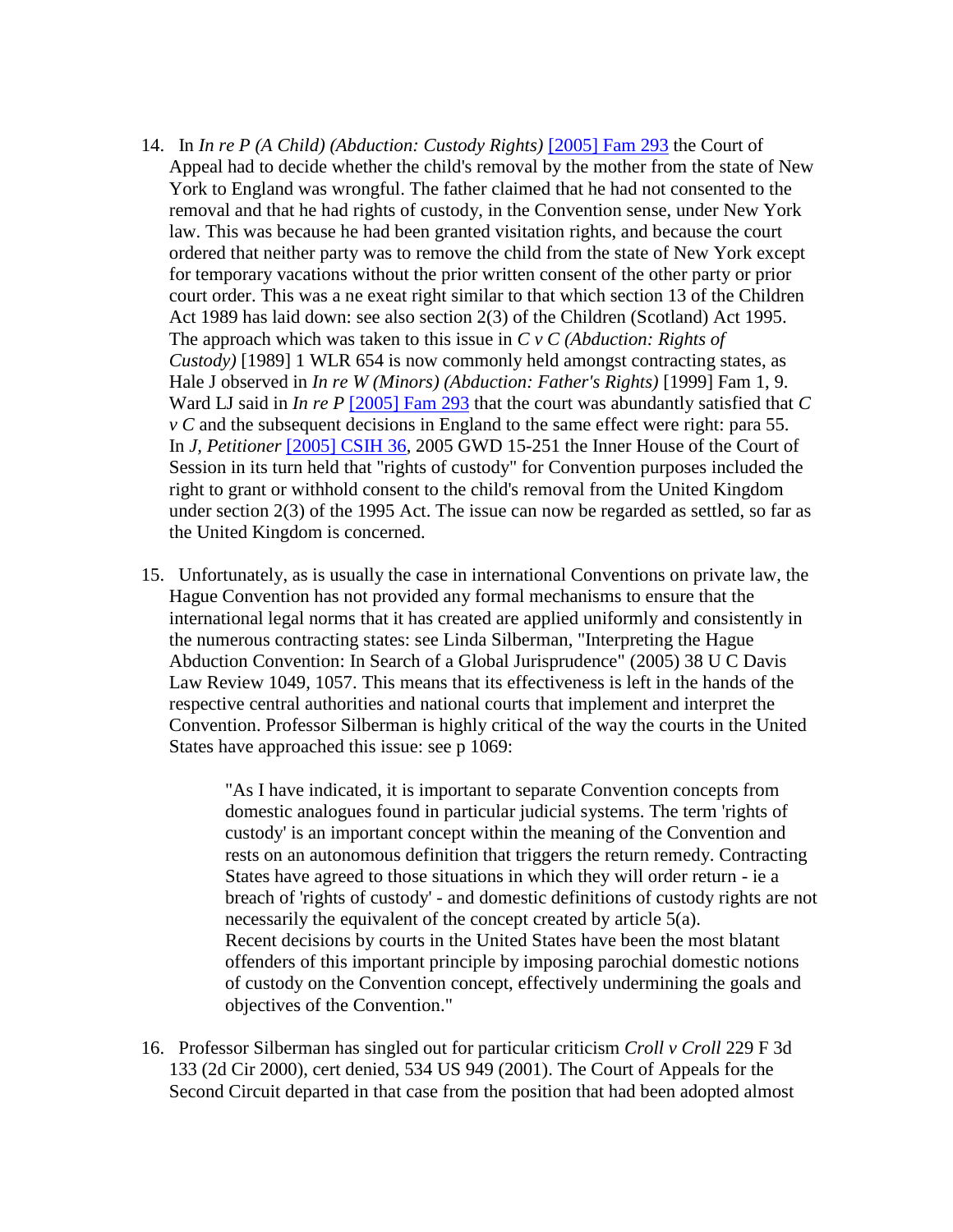unanimously by earlier decisions of intermediate courts, that a parent who could restrict whether the child moved away did have rights of custody within the meaning of the Convention. In footnote 94 at p 1071 she says that the mischief potentially caused by *Croll* should not be underestimated. In the same footnote she observes that "fortunately" the Court of Appeal in *In re P* [\[2005\] Fam 293](http://www.bailii.org/ew/cases/EWCA/Civ/2004/971.html) decided not to follow the views of the majority in *Croll*, which had concluded that Webster's Third New International Dictionary and Black's Law Dictionaries were an appropriate source for the definition of custody rights and that nothing in the Hague Convention suggested that the drafters intended anything other by the use of this expression than the ordinary understanding of custody as revealed by these dictionaries. Judge Sotomayor's dissent in *Croll* attracts this comment, at p 1070:

"A perceptive dissent by Judge Sotomayor in *Croll* was critical of her colleagues for applying American concepts instead of international and Convention norms. She emphasized the object and purpose of the Convention and explained that the official history and commentary on the Convention 'reflect a notably more expansive conception of custody rights' that US/English dictionaries. As she pointed out, a restriction on removal affects the specific choice as to whether a child will live in England or Cuba, Hong Kong or the United States, and it is precisely this kind of choice that the Convention is designed to protect."

- 17. Certiorari was denied in *Croll* when it was considered by the Supreme Court, and other federal courts have followed the decision of the majority: *Gonzalez v Gutierrez*311 F 3d 942 (9th Circ 2002); *Fawcett v McRoberts* 326 F 3d 491 (4th Circ 2003), cert denied 540 US 1068. In *Gonzalez* at p 949 the court said that a ne exeat clause served only to allow a parent with access rights to impose a limitation on the custodial parent's right to expatriate his child and that this, in its view, hardly amounted to a right of custody "in the plainest sense of the term." The Ninth Circuit followed this reasoning in *Fawcett* at p 500, holding that the ne exeat provision in section 2(3) of the Children (Scotland) Act 1995 did not confer "rights of custody" on the petitioning parent where the other parent had the exclusive right to determine the child's place of residence within Scotland.
- 18. The US decisions are not all one way. In *Furnes v Reeves* 362 F 3d 702 (11th Circ 2004) the Court of Appeals for the Eleventh Circuit said that it was not persuaded by the analysis in *Croll*. In a unanimous decision it said that the Convention's purpose is to prevent the international abduction of children and that it is thwarted, not satisfied, by the *Croll* majority's construction of the ne exeat right. And the Constitutional Court of South Africa referred with approval to Sotomayor J's dissenting opinion in *Croll's* case in *Sonderup v Tondelli* 2001 (1) SA 1171, noting in para 22 that the majority opinion was contrary to the weight of authority. Unfortunately when the Court of Appeals for the Fourth Circuit returned to the issue in *Bader v Kramer* 445 F 3d 346 (4th Circ 2006) it referred to its decision in *Fawcett*, which followed *Croll*, without disapproval. But it was able to distinguish those cases on the ground that rights of access and rights of custody were not mutually exclusive in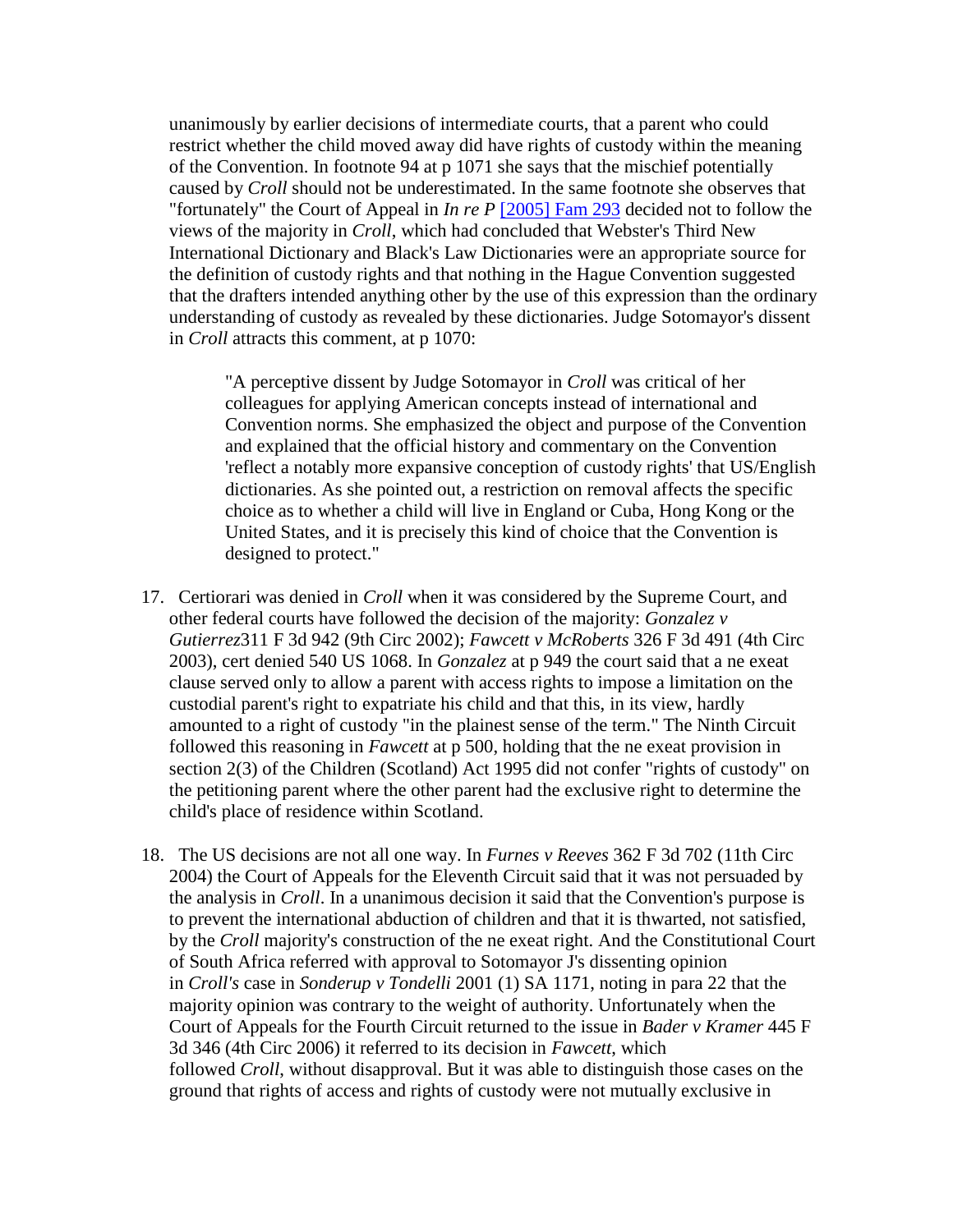German law, and that the visitation rights of one parent could be modified without disturbing the underlying joint custody of both parents. It held that, in the absence of any order removing the father's ability to determine the child's residence, he continued to retain joint custody over the child.

19. It is unfortunate that there remains such a profound difference of view between some, although not all, of the courts in North America and the view so widely adopted elsewhere in the common law world that a ne exeat clause confers rights of custody within the autonomous meaning which article 5 of the Convention indicates. One can only hope that the contributions that have been made to this debate by Professor Silberman in support of the dissent in *Croll's* case, taken together with the increasing weight of international authority, will encourage further thinking in those jurisdictions which still reject this view. It is, after all, in the best interests of the children who are caught up in these unhappy disputes that all states parties to the Convention should adopt the same approach. It can now be taken for granted that courts throughout the United Kingdom will give effect to ne exeat clauses that prohibit the removal of a child from another contracting state. Is it too much to hope that this approach will come to be universally recognised?

### **BARONESS HALE OF RICHMOND**

My Lords,

- 20. The facts of this case are on any view extraordinary. They concern a little boy, A, who was born in Romania on 17 July 1998 and is now aged eight. His parents were married in Romania in January 1998 and divorced there in November 2000. In December 2002, the mother brought him to England without the knowledge or consent of his father. Proceedings under the Child Abduction and Custody Act 1985 and the Hague Convention on the Civil Aspects of International Child Abduction 1980 (Cmnd 8281) ('the Convention') were launched in February 2003.
- 21. A dispute arose as to the effect of the orders made about A when his parents divorced. Each was permitted to adduce expert evidence. The judge found himself unable to resolve the difference of opinion between the experts and directed that a determination be obtained from a Romanian court pursuant to article 15 of the Convention. The Romanian proceedings were not resolved until 9 June 2005, when the final Court of Appeal in Romania ruled that the removal of A to this country had not been wrongful under Romanian law. Nevertheless, when the case came back before the English court on 1 August 2005 it was ordered that further evidence on Romanian law be obtained from an expert jointly instructed by the parents. That expert reported in October 2005 and reached different conclusions from the Romanian court. Thereafter the parties were permitted to put further questions to him.
- 22. The case eventually came on for hearing in February 2006 and judgment was handed down on 28 March ordering A's immediate return to Romania upon certain undertakings by the father. The mother then issued proceedings in Romania seeking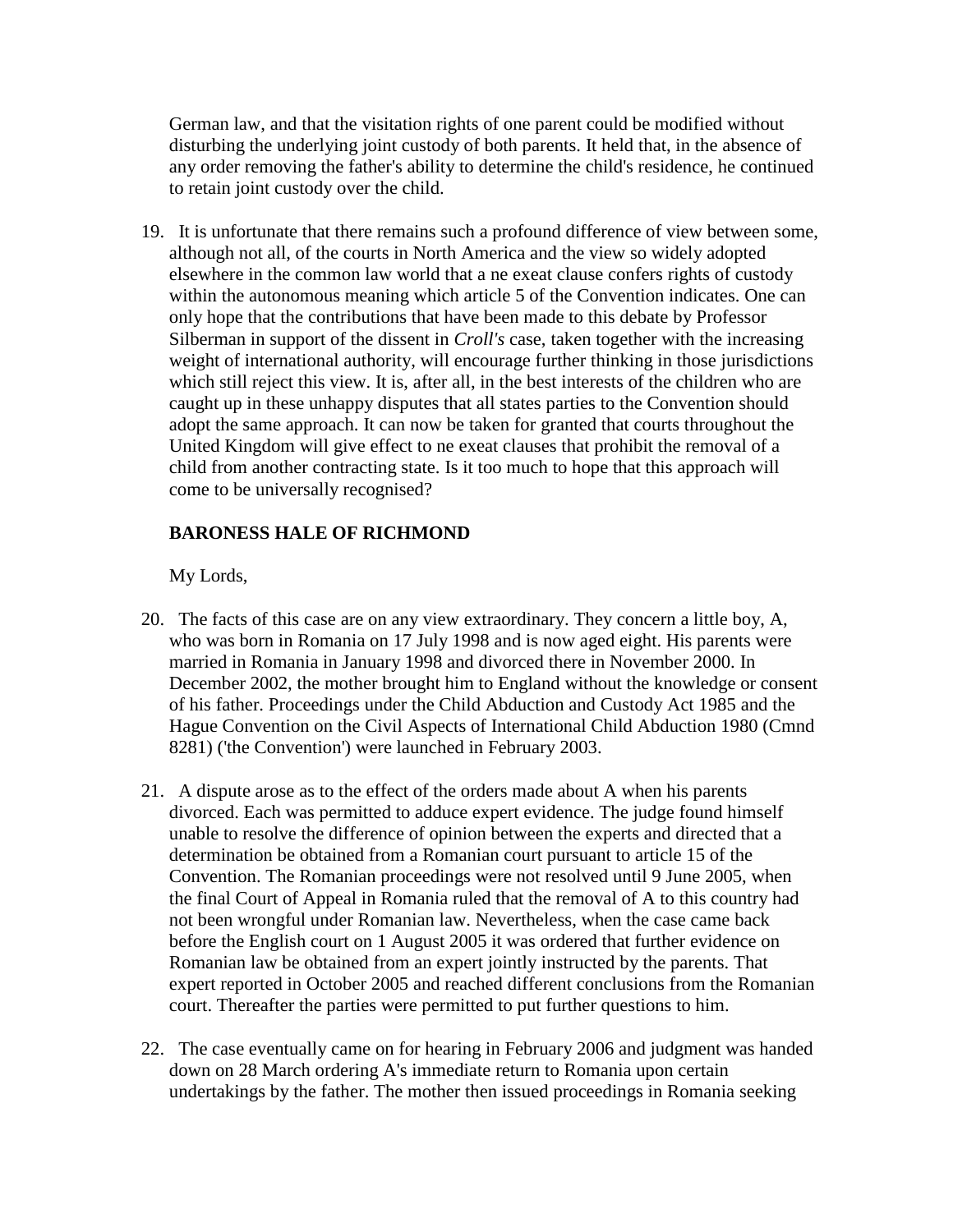permission to remain here with A. Those proceedings have still not been heard. The mother also appealed against the English order. At this point the child applied to be made party to these proceedings, but this was refused by the Court of Appeal. Nevertheless, the court directed a report from a CAFCASS officer. This made it clear that A was adamantly opposed to returning to Romania. The next day, on 24 May 2006, the Court of Appeal dismissed the mother's appeal, [\[2006\] EWCA Civ 830.](http://www.bailii.org/ew/cases/EWCA/Civ/2006/830.html) She now appeals to this House. A, through his litigation friend from the Children's Legal Centre, has been given leave to intervene in this appeal.

#### *The issues*

23. The simple question before us is whether A should now be returned to Romania, some three years and 10 months after he left. But this depends upon the answers to some more complex questions arising under the Hague Convention. The first, and most important, is whether removing A from Romania to England was 'wrongful' within the meaning of article 3 of the Convention. Only then does the duty under article 12 to return him to his home country arise. Central to the answer to that question is whether the father has 'rights of custody' or only 'rights of access' within the meaning of article 5. In answering that question, the effect of the Romanian judgment under article 15 must be considered. If the conclusion is that the removal was wrongful, two further questions arise. Is the court entitled to refuse to return the child under article 13 - either because there is a grave risk that his return would place him in an intolerable situation or because he objects to his return and is of an age and maturity where it would be appropriate to take account of his views? Finally we are asked to consider the ways in which the point of view of a child in A's situation should be placed before the court in Hague Convention proceedings.

#### *Wrongful removal*

24. The world would be a simpler place if the Convention had provided that all removal or retention of a child outside the country where he or she is habitually resident without the consent of the other parent or the authority of a court is wrongful. But it does not. The Convention recognises that not all parents have the right to demand the automatic return of children who have been taken away without their consent. It does so by providing that the removal or retention of a child is only wrongful under article 3 if it is "in breach of rights of custody attributed to a person, an institution or any other body, either jointly or alone, under the law of the state in which the child was habitually resident immediately before the removal or retention". These rights may arise "by operation of law or by reason of a judicial or administrative decision, or by reason of an agreement having legal effect under the law of that state." In addition, those rights must actually have been being exercised at the time (or would have been had it not been for the wrongful removal). Article 5(a) provides that "'rights of custody' shall include rights relating to the care of the person of the child and, in particular, the right to determine the child's place of residence".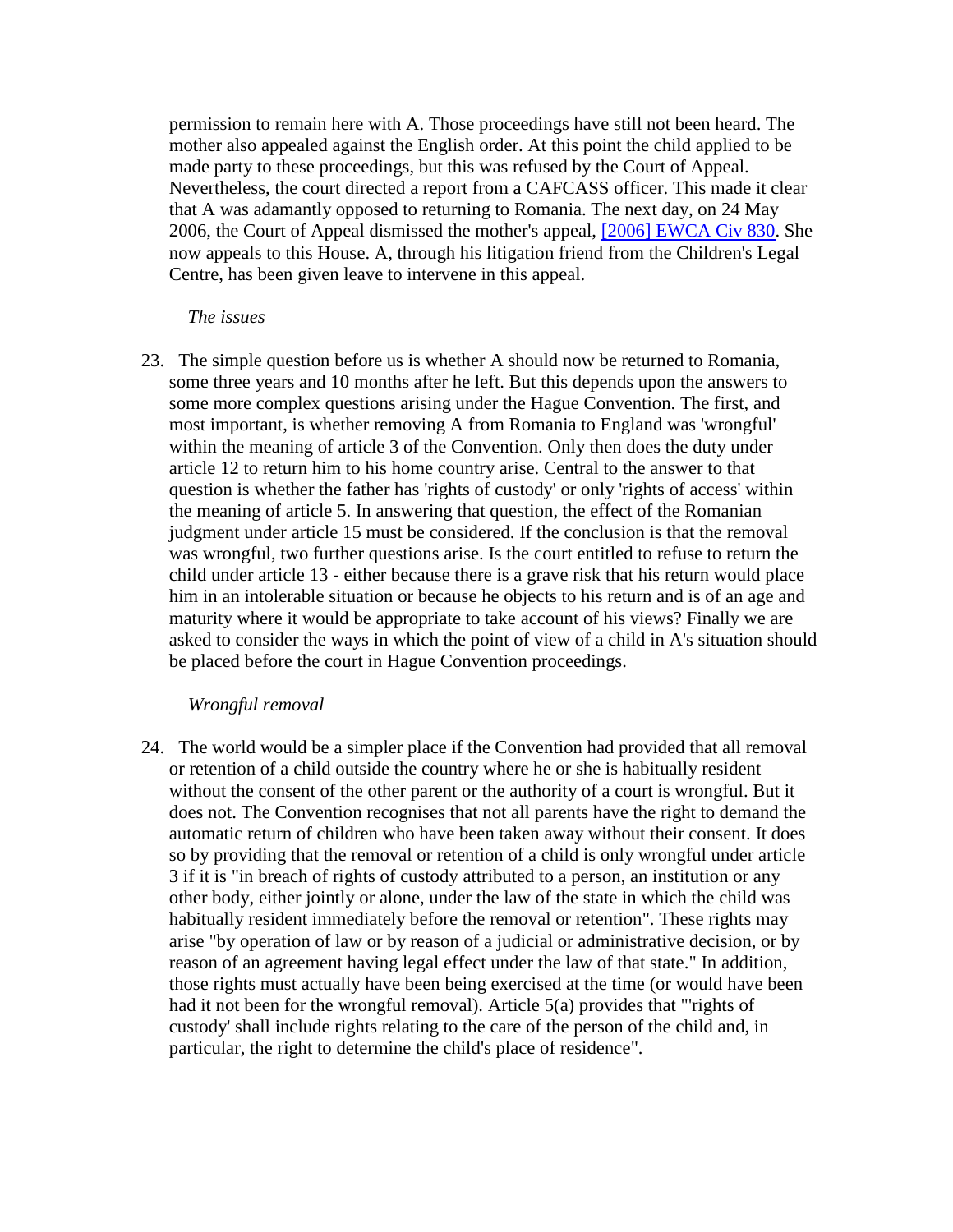- 25. The Convention also obliges, in article 21, the Central Authorities to assist a 'left behind' parent in realising his or her 'rights of access', not by securing summary return to the home country, but through promoting their peaceful enjoyment, removing obstacles to their exercise, and initiating or assisting the initiation of proceedings to protect them. Article 5(b) provides that "'rights of access' shall include the right to take a child for a limited period of time to a place other than the child's habitual residence". Thus it was envisaged that the right to have the child to stay away from his home might still amount to 'rights of access' rather than 'rights of custody'. It is quite clear from the Explanatory Report of Professor Elisa Pérez-Vera (April 1981) that the original parties to the Convention drew a deliberate distinction between rights of custody and rights of access and did not intend that mere rights of access should entitle a parent to demand the summary return of the child. As Professor Pérez-Vera pointed out, such an approach would ultimately lead to "the substitution of the holders of one type of right by those who held the other" (para 65).
- 26. Nevertheless it is common ground between all the parties to this case that they are not mutually exclusive concepts. A person may have both rights of access and rights of custody. The question is, do the rights possessed under the law of the home country by the parent who does not have the day to day care of the child amount to rights of custody or do they not? States' laws differ widely in how they look upon parental rights. They may regard the whole bundle of rights and responsibilities which the law attributes to parents as a cake which can be sliced up between the parents: one parent having the custody slice, with the package of rights which that entails, and the other having the access slice, with the different package of rights which that entails. This is by no means an unusual way of looking at the matter. Alternatively, the state may regard the whole bundle of parental rights and responsibilities as inhering, and continuing to inhere, in both parents save to the extent that they are removed or qualified by the necessary effect of a court order or an enforceable agreement between them. The expert evidence in this case demonstrates that there was serious academic debate in Romania about whether the law adopted the first or the second approach. In the event, the Romanian court adopted the former whereas the single joint expert adopted the latter.
- 27. As Professor Pérez-Vera points out, following a long established tradition of the Hague Conference, the Convention does not define the legal concepts used by it. However, article 5 does make clear the sense in which the concepts of custody and access rights are used, "since an incorrect interpretation of their meaning would risk compromising the Convention's objects" (para 83). Custody relates to the care of the child's person rather than his property. It is a narrower concept than that of 'protection of minors' used elsewhere. It may, however, be jointly held. Access includes the right to 'residential access' even across national boundaries.
- 28. In the absence of a supranational body to define and refine these autonomous terms, member states must strive for consistent practice - not in the content of their domestic laws but in the effect that they give to the particular features of one another's laws. As Lord Browne Wilkinson said in *In re H (Minors) (Abduction: Acquiescence)* [\[1998\]](http://www.bailii.org/cgi-bin/redirect.cgi?path=/uk/cases/UKHL/1997/12.html)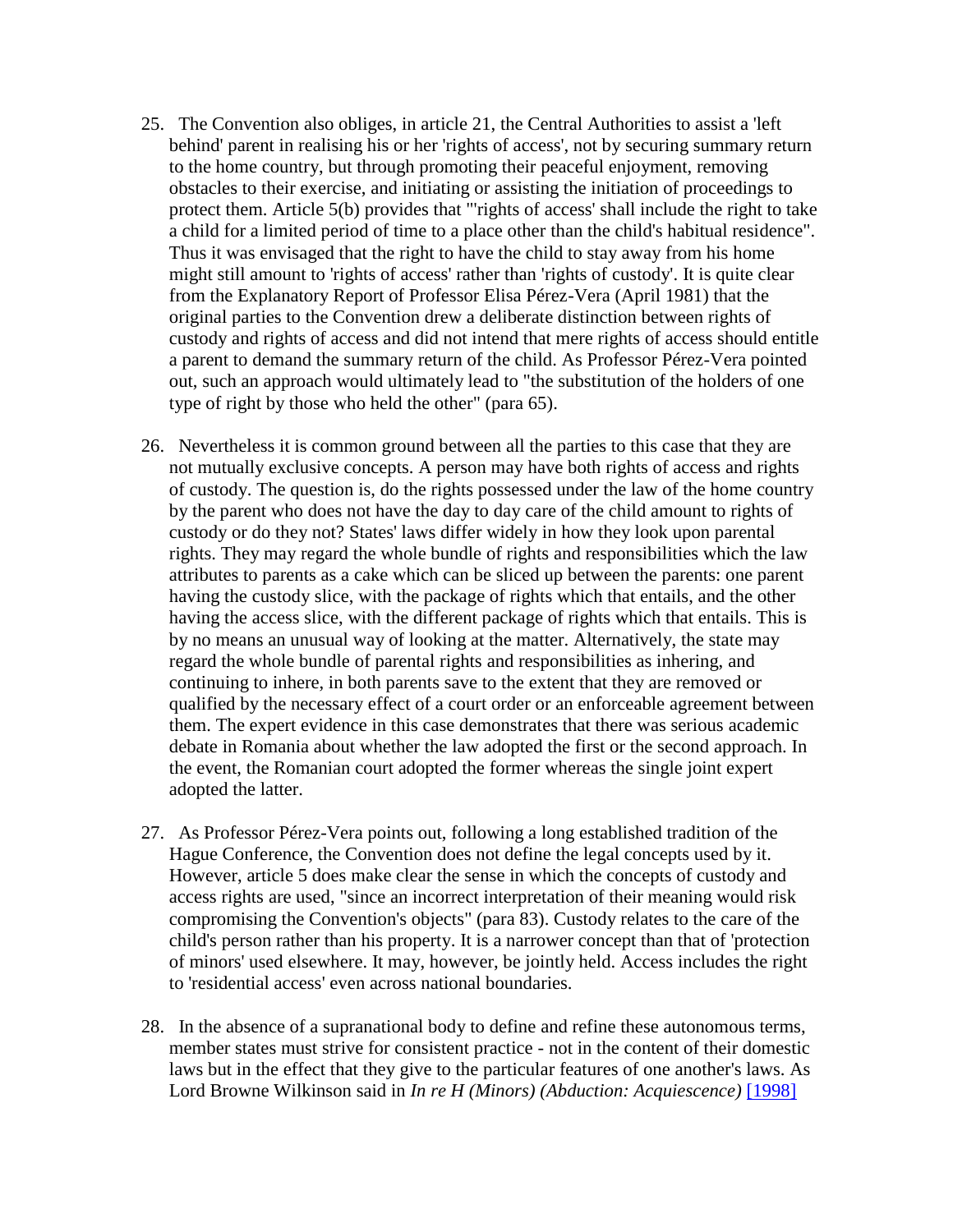[AC 72,](http://www.bailii.org/cgi-bin/redirect.cgi?path=/uk/cases/UKHL/1997/12.html) 87 (albeit in the context of the meaning to be given to 'acquiesced' in article 13(a) of the Convention):

"An international Convention, expressed in different languages and intended to apply to a wide range of differing legal systems, cannot be construed differently in different jurisdictions. The Convention must have the same meaning and effect under the laws of all contracting states."

 In that case, therefore, English concepts and English law rules about the meaning of acquiescence could have no direct relevance to the interpretation of the Convention. We must be equally prepared to resist projecting the view taken in English law of the rights of parents onto the Convention concepts as they apply to the laws of other member states which may take a different view.

- 29. There is no problem when return is requested by the parent with the right to the day to day care of the child - or in English terms the parent with whom it has been determined that the child is to live. The problem is with the characterisation of the other parent's rights. If these amount to joint custody, there is equally no problem. The main debate has been over the effect of what are sometimes referred to as 'travel restrictions' - either a court order prohibiting the removal of the child from the home country or a 'right of veto' giving one parent, who may or may not also have rights of access, the right to insist that the other parent does not remove the child from the home country without his or her consent or a court order.
- 30. The internal position in English and Scottish law is clear. Parents who share parental responsibility (that is all married parents and increasing numbers of unmarried parents) each have all the rights and responsibilities of parents. They retain those rights subject only to the practical limitations of any court order and can exercise them independently of one another unless this is inconsistent with a court order. While a residence order is in force, no person may remove the child from the United Kingdom without the written consent of each person with parental authority or the leave of a court (Children Act 1989, s 13(1)(b). In England, the person with the benefit of the residence order may remove the child for less than one month: s 13(2)). Even if there is no residence order, it is a criminal offence for a parent to remove a child from the United Kingdom without the consent of each person with parental responsibility or the leave of a court (Child Abduction Act 1984, ss 1 and 6; in England with the one month exception for people with the benefit of a residence order).
- 31. But the mere fact that English and Scottish parents enjoy such rights of veto does not of itself mean that they enjoy 'rights of custody' within the meaning of the Convention. Hitherto, however, both in England and Scotland, the courts have regarded travel restrictions as giving rise to rights of custody. As long ago as *C v C (Abduction: Rights of Custody)* [1989] 1 WLR 654, the Court of Appeal held that a court order prohibiting either parent from removing a child from Australia without the other's consent gave the other parent rights of custody under the Convention. Lord Donaldson MR observed, at p 664, that the right to determine the child's place of residence "may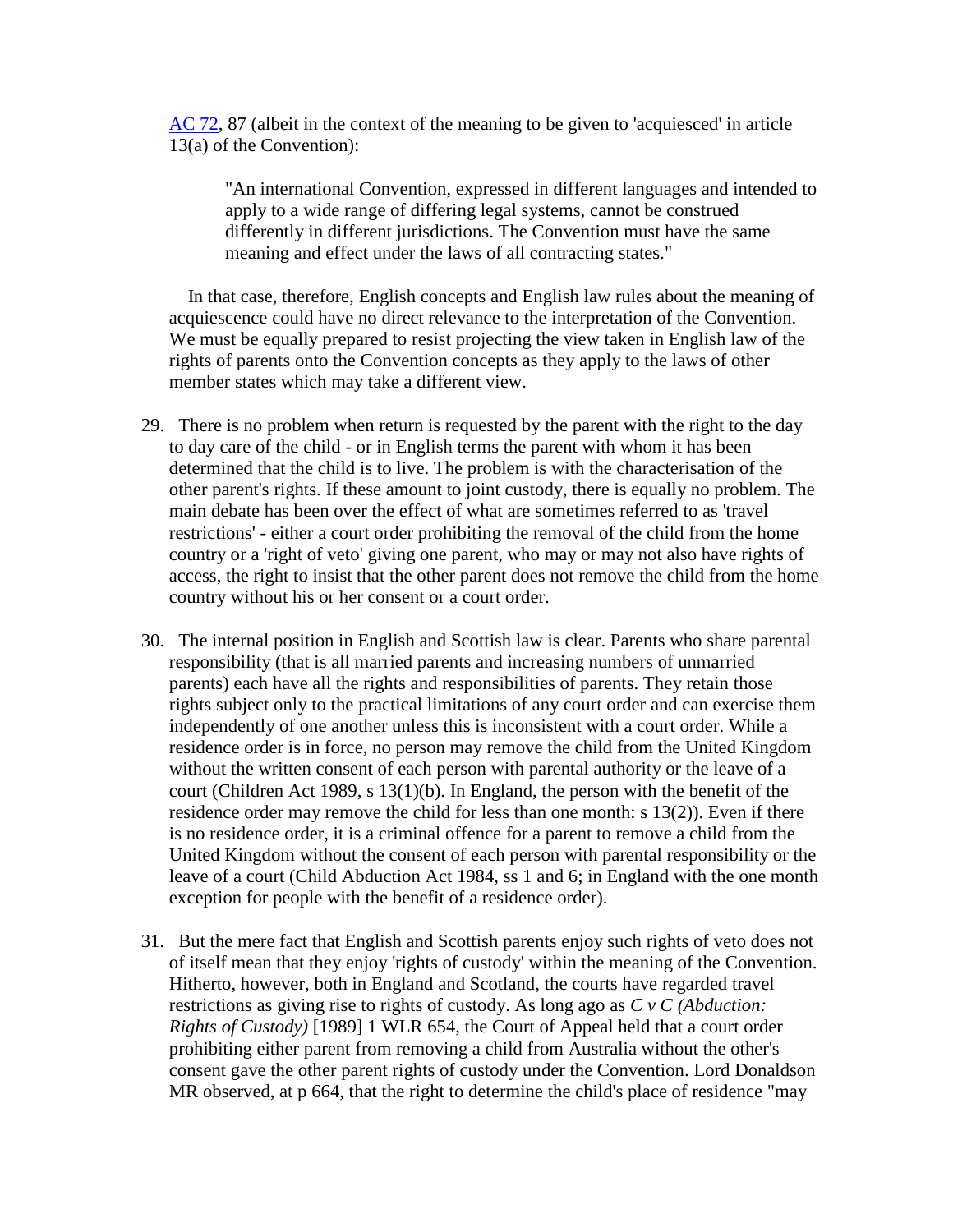be specific - the right to decide that it shall live at a particular address or it may be general, eg 'within the Commonwealth of Australia'". In *In re W; In re B (Child Abduction: Unmarried Father)* [1998] 2 FLR 146, I applied the same approach to rights of veto arising by operation of law. Both cases were relied upon by the Inner House of the Court of Session in *J, Petitioner* [\[2005\] CSIH 36,](http://www.bailii.org/scot/cases/ScotCS/2005/CSIH_36.html) 2005 GWD 15-251, where it was held that the right of veto enjoyed, by virtue of section 2(3) and (6) of the Children (Scotland) Act 1995, by a parent with the right to contact amounted to 'rights of custody' under the Convention.

- 32. Mr James Turner QC, on behalf of the mother, has questioned whether a mere right of veto should amount to 'rights of custody'. The reasoning is simple. If rights of custody 'shall include' the right to determine the child's place of residence, it is not enough that they include the right to determine for the time being the country where the child lives - it must mean the right to determine where the child actually lives. The Convention envisages a compendium of more than one right. Furthermore, the purpose of the right to determine the country where the child lives is simply to facilitate the exercise of the right of access - and that does not attract the right to demand summary return to the home country. Indeed, a person possessing a right of veto may have no access rights at all; whereas a person having access rights may have no veto right. It would be surprising if a parent who enjoyed a close and continuing relationship with his child might have no rights of custody whereas a parent who has not seen his child for years might do so.
- 33. Mr Turner is able to cite other jurisdictions in the common law world which have taken this view. In 2000, in *Croll v Croll* 229 F 3d 133, a majority of the United States Court of Appeals for the Second Circuit held that a ne exeat clause in a Hong Kong custody agreement giving custody, care and control to the mother did not give rights of custody to the father. That decision was followed in 2002 by the Court of Appeals for the Ninth Circuit in *Gonzalez v Gutierrez* 311 F 3d 942; and in 2003 by the Court of Appeals for the Fourth Circuit in *Fawcett v McRoberts* 326 F 3d 491 (referred to without comment but distinguished in 2006 in *Bader v Kramer* 445 F 3d 346). The majority in *Croll* relied on the deliberate distinction drawn in the Convention between rights of custody and rights of access, the lack of international consensus on the issue, and the published views of Professor A E Anton, chair of the Hague Conference Commission which had drafted the Convention at (1981) 30 ICLQ 537, 546.
- 34. The majority in *Croll* were able to point to two decisions in the Supreme Court of Canada to demonstrate a lack of international consensus. In *Thomson v Thomson*[1994] 3 SCR 551, the court had held that removal in breach of a ne exeat clause in an interim custody order was in breach of rights of custody held by the court, in order to preserve its jurisdiction to make a final determination, but expressed the view that such a clause in a final order would not give the other parent rights of custody. In *DS v VW* [1996] 2 SCR 108, *Thomson* was relied upon a fortiori where any prohibition upon removal had been implicit in the custody order made in the United States.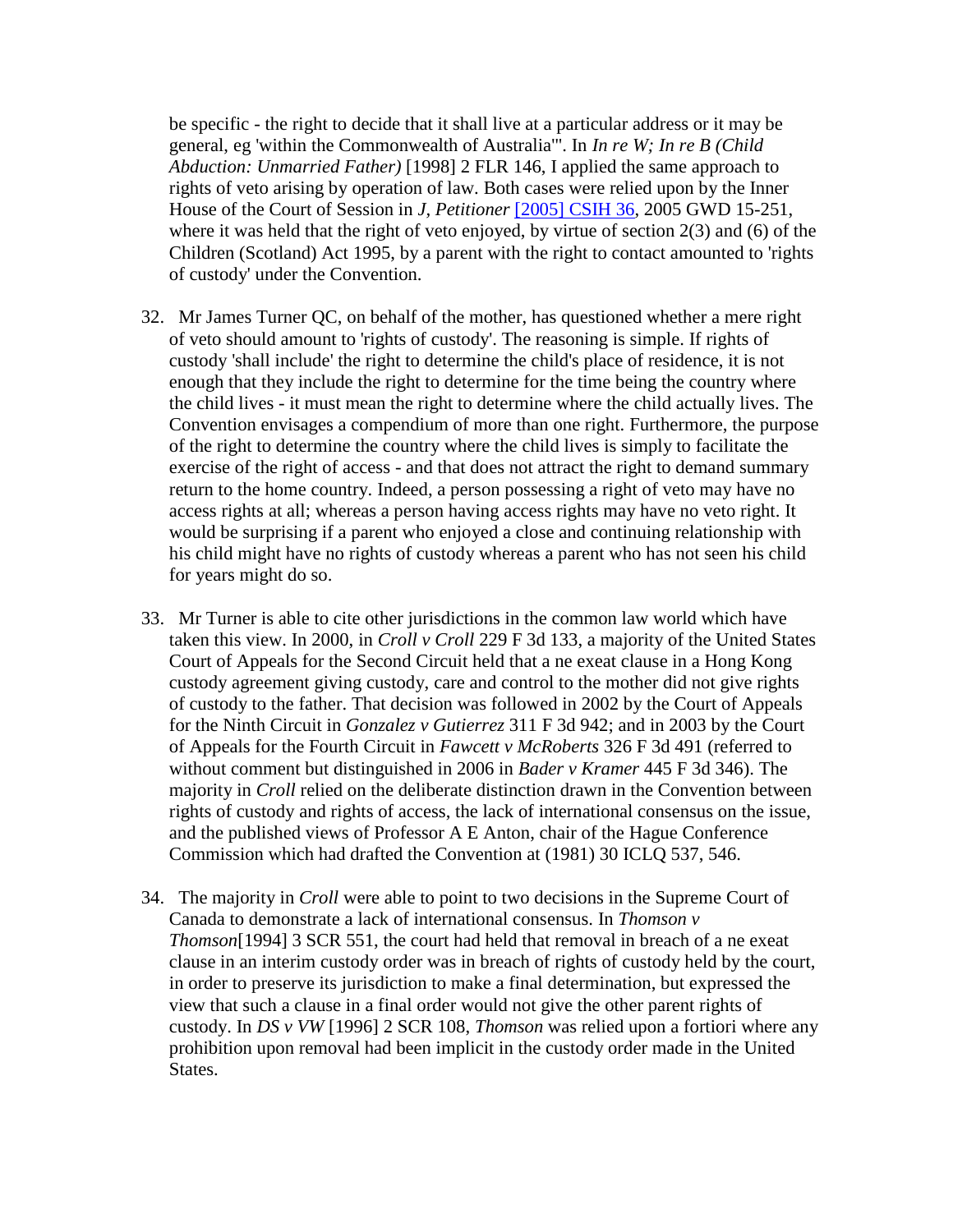- 35. However, in 2004 the United States Court of Appeals for the Eleventh Circuit in *Furnes v Reeves* 362 F 3d 702 rejected the reasoning of the majority in *Croll v Croll*in preference for the dissenting views of Sotomayor CJ. They pointed out that to order return of the child did not convert the other parent's rights of access into rights of custody, because there was no obligation to return the child to that other parent. The object was to maintain the status quo and the jurisdiction of the home country over any disputes. The observations in both Canadian cases were obiter. Apart from them, known opinion elsewhere in the common law world was united. Thus the full court of the Family Court of Australia, in *JR v MR*, 22 May 1991, had followed the English decision in *C v C* [1998] 1 WLR 654, as did Lindenmayer J at first instance in*Director General, Department of Families, Youth and Community Care v Hobbs* [1999] FamCA 2059. The Constitutional Court of South Africa had reached the same result in *Sonderup v Tondelli* (2001) (1) SA 1171 (CC). The Israeli High Court, in *Foxman v Foxman* in 1992 had also held that rights of custody should include cases where parental consent is required to remove the child from the country of residence. To these might have been added New Zealand, which has gone further still and held that rights of access can in themselves amount to 'rights of custody': *G v B* [1995] NZFLR 49; *D v C* [1999] NZFLR 97; see also *Hunter v Murrow (Abduction: Rights of Custody)* [\[2005\] EWCA Civ 976;](http://www.bailii.org/ew/cases/EWCA/Civ/2005/976.html) [2005] 2 FLR 1119 (para 42 below).
- 36. I acknowledge the force of Mr Turner's argument, especially when viewed against the original paradigm case of abduction by a non-custodial parent from the custodial primary carer. It is also the case that some parents who possess a right of veto have in fact very limited contact - if any - with their children, so that to force a child to return to the home country simply for the sake of obtaining permission to leave which will almost certainly be granted seems heavy handed. But the circumstances of families are infinitely various. It is an object of the Convention to enable such decisions to be taken in the courts of the home country where those circumstances can (in most cases) better be investigated and evaluated. It is not for the courts of the requested state to start making value judgments about the merits of the case, save to the very limited extent that the Convention permits this. As far as the Convention is concerned, a person either has rights of custody or he does not - the quality of his relationship with the child is not in point. It would, at the very least, be an odd result if a Convention designed to secure the summary return of children wrongfully removed from their home countries were not to result in the return of children whose removal had clearly been in breach of the laws, court orders or enforceable agreements in the home country.
- 37. Therefore, in common with the understanding of the English and Scottish courts hitherto, and with what appears to be the majority of the common law world, I would hold that a right of veto does amount to "rights of custody" within the meaning of article 5(a). I see no good reason to distinguish the court's right of veto, which was recognised as "rights of custody" by this House in *In re H (A Minor)(Abduction: Rights of Custody)* [\[2000\] 2 AC 291,](http://www.bailii.org/cgi-bin/redirect.cgi?path=/uk/cases/UKHL/2000/6.html) from a parental right of veto, whether the latter arises by court order, agreement or operation of law.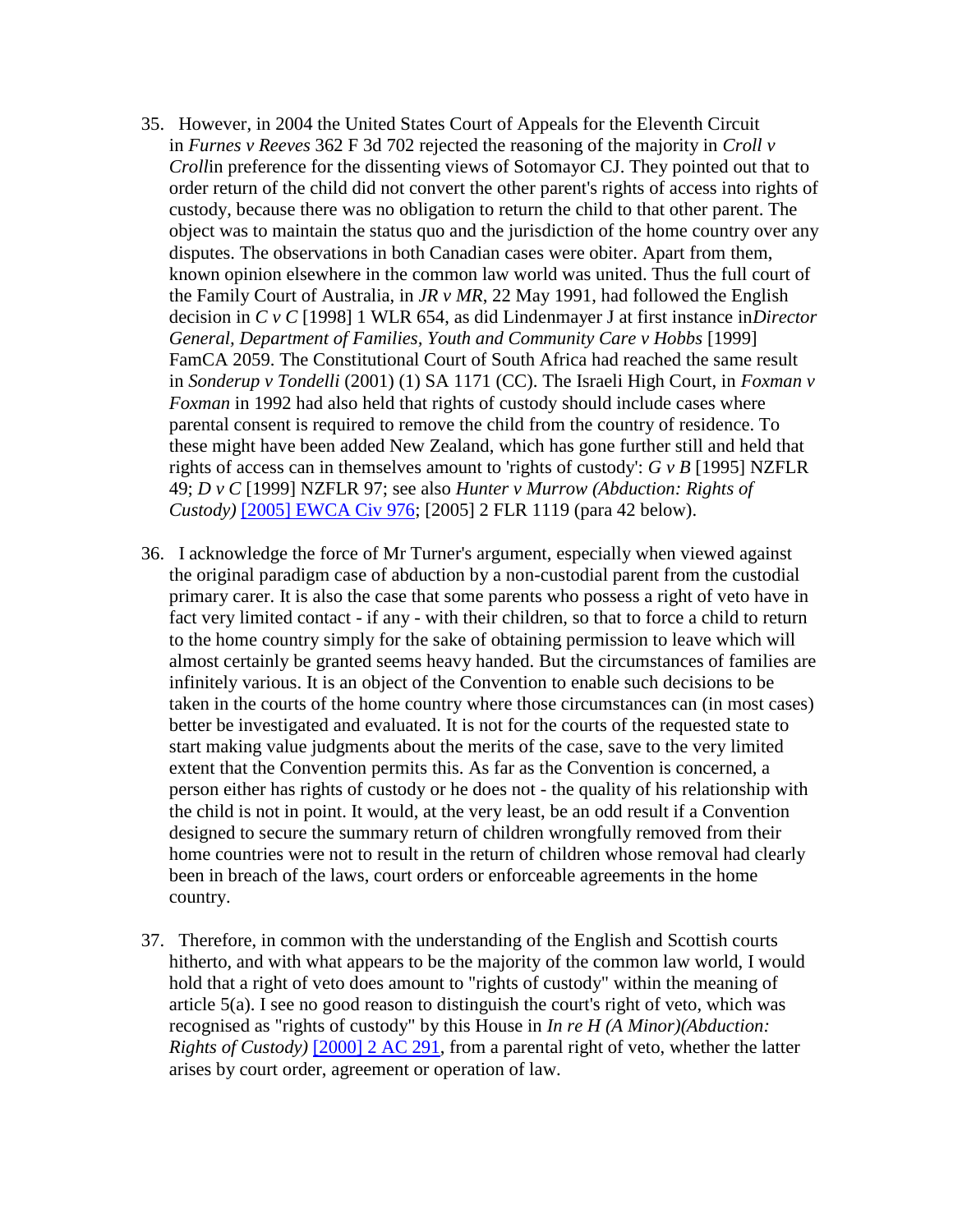38. I would not, however, go so far as to say that a parent's potential right of veto could amount to "rights of custody". In other words, if all that the other parent has is the right to go to court and ask for an order about some aspect of the child's upbringing, including relocation abroad, this should not amount to "rights of custody". To hold otherwise would be to remove the distinction between "rights of custody" and "rights of access" altogether. It would be also inconsistent with the decision of this House in *In re J (A Minor) (Abduction: Custody Rights)* [1990] 2 AC 562. There an unmarried father had no parental rights or responsibility unless and until a court gave him some; but he did, of course, have the right to go to court to seek such an order. This was held not to amount to "rights of custody" within the meaning of article 5(a). Nor could a subsequent order grant him such rights if by then the child's habitual residence had been changed.

#### *Article 15*

39. Article 3 makes it quite clear that, however wrongful the removal might be in the eyes of the English or Scottish laws of parental responsibility, what matters is whether it is "in breach of rights of custody attributed to a person . . . under the law of the state in which the child was habitually resident immediately before . . ." Plainly, therefore, the first question is "what rights does that person have under the law of the home country?" The second question is, "are those rights 'rights of custody' within the meaning of the Convention?" What is the court in a requested state to do if uncertain of the answers? Article 15 contemplates that it may seek a determination from the authorities of the requesting state:

> "The judicial or administrative authorities of a contracting state may, prior to the making of an order for the return of the child, request that the applicant obtain from the authorities of the state of the habitual residence of the child a decision or other determination that the removal or retention was wrongful within the meaning of article 3 of the Convention, where such decision or determination may be obtained in that state. The central authorities of the contracting states shall so far as practicable assist applicants to obtain such a decision or determination."

 The last sentence indicates that this is something other than the assertion or certificate of the central authority (cf the certificate as to the law of the requesting state which, under article 8, sometimes accompanies a request from one central authority to another). It is a determination by the authorities having the power within the requesting state to make authoritative decisions relating to rights over children (see Professor Pérez-Vera, *op cit*, para 86). The reference to "administrative authorities" caters for those states in which some decisions about children are entrusted to bodies which are more administrative than judicial in character (see *ibid*, para 44).

40. In this case, being unable to decide between the competing experts, the judge requested the father to obtain an article 15 decision. The mother challenged the jurisdiction of the Romanian court of first instance which concluded that it did not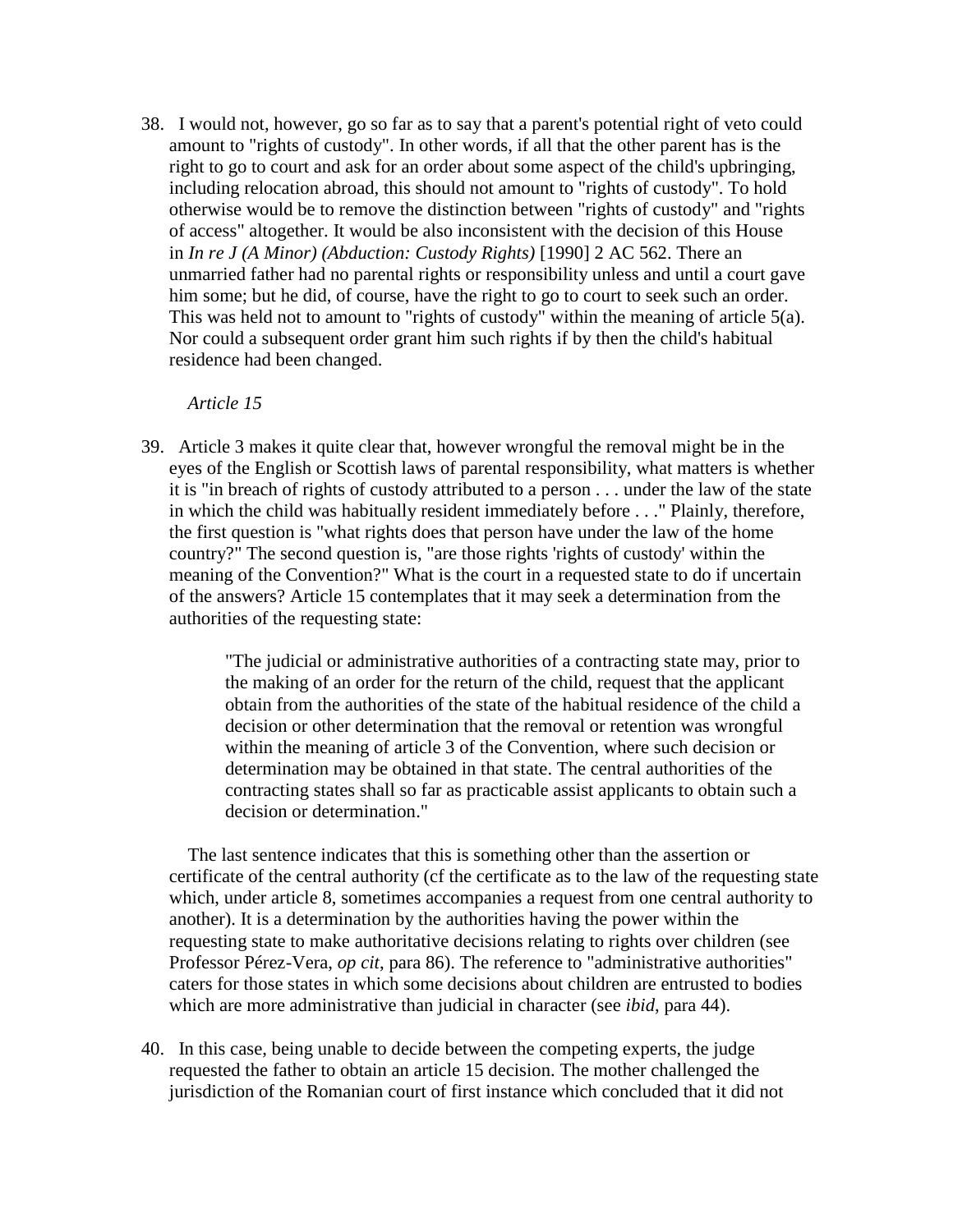have jurisdiction. The father appealed. The Court of (First) Appeal held that the first instance court had been wrong to refuse jurisdiction but that the father's rights did not amount to rights of custody for the purposes of article 3 of the Convention. The father launched a further appeal. In a fully reasoned judgment, the final Court of Appeal in Bucharest upheld the first Appeal Court's decision. It held that the equality of rights enjoyed by parents before their divorce is subject to exceptions. On divorce, the court is obliged to award custody to one or the other. The parent with custody shall exercise parental rights and fulfil parental duties. The parent without custody keeps his right to have personal contact with the child and to watch over his upbringing, education and professional training. The effect of divorce is to divide the bundle of rights between the parents. The agreement of the non-custodial parent is only required to certain specified measures - adoption and the loss or re-acquisition of Romanian citizenship. Otherwise, the divorced non-custodial parent does not have a right of veto of measures taken by the custodial parent relating to the child's person. His right to "watch over" is not a right to direct. Law 272/2004, which came into effect on 1 January 2005, requiring both parents to give their consent to the removal of a child from Romania, was not retrospective in its effect. Not surprisingly, therefore, the Bucharest Court of Appeal concluded that the removal of the child in December 2002 had not been wrongful. (It is perhaps worth noting that, according to a note provided by the Romanian Ministry of Justice, the Romanian central authority had originally taken the same view of the father's rights as eventually did the Bucharest court and declined to transmit the father's request. It only did so after the father had launched proceedings here.)

- 41. How then should the courts of the requested state respond to such a determination? Most certainly not as they did in this case. Having received a determination, binding between the parties, in the final court of the requesting state, the English High Court proceeded in effect to allow the father to challenge that ruling by adducing fresh expert evidence. The fact that the expert was jointly instructed does not cure the vice. This was a question on which there were known to be two views. The vice is that he was asked at all; and furthermore that he was asked to answer questions about the rights which the father enjoyed under Romanian law. The fact that a first instance court in Romania had reached a different conclusion in another case shortly before this decision (the *Rada case*) is not a sufficient reason for an English court to query the decision of the final Court of Appeal in Romania in the instant case. The ultimate result was that the English trial judge took a different view from the view taken in Romania. She ordered the return of the child to a country whose courts had authoritatively ruled that the mother was within her rights to remove the child to live in this country.
- 42. How could this have happened? On 28 July 2005, the Court of Appeal handed down its decision in *Hunter v Murrow (Abduction: Rights of Custody)* [2005] 2 FLR 1119. The English court had made an article 15 request to the New Zealand court concerning a child whose unmarried parents had separated before he was born and had never lived together, although father and child had had considerable contact by informal agreement with the mother. It appears that the father had neither parental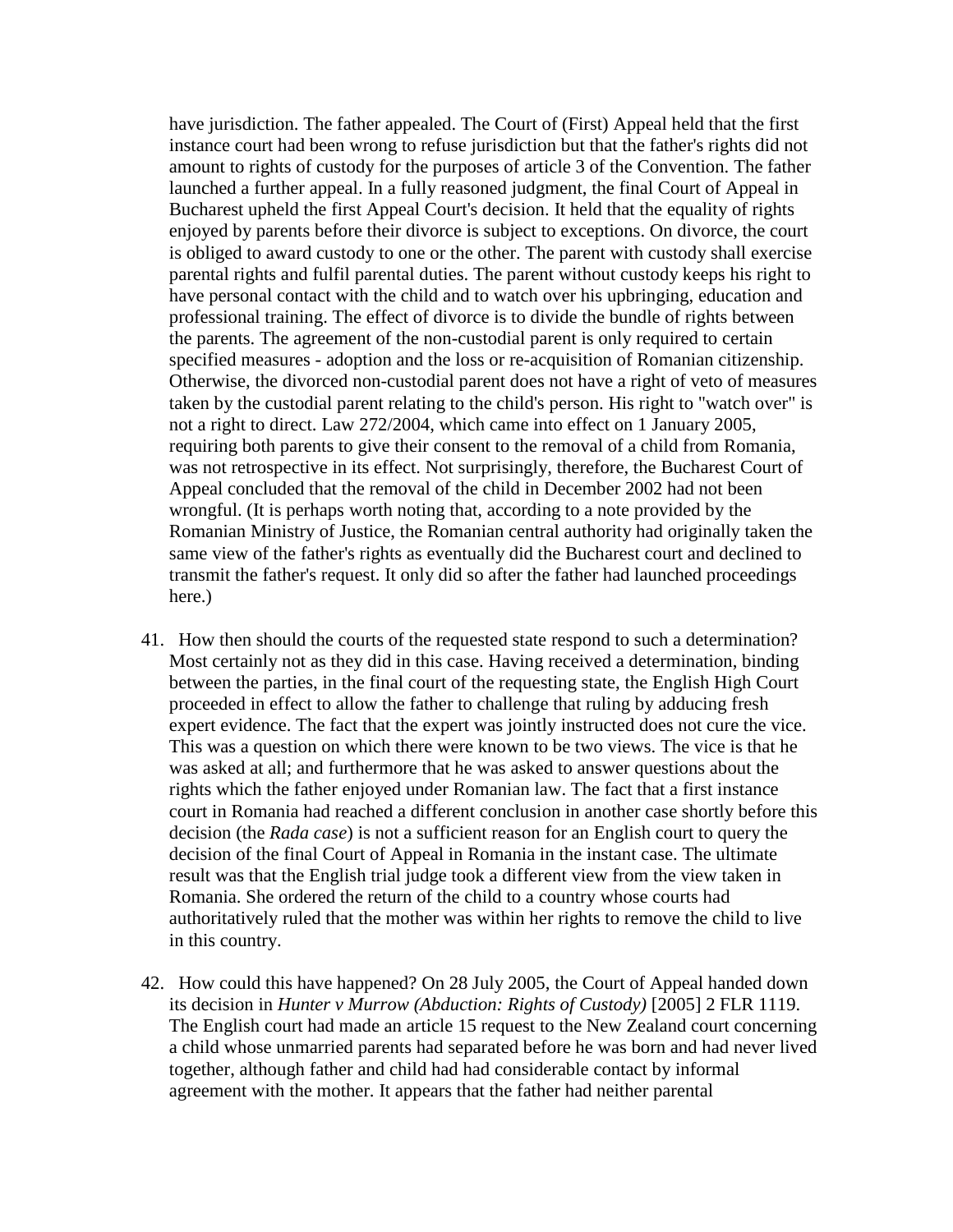responsibility nor rights of veto. Nevertheless, the New Zealand court held that the access which the father had enjoyed by virtue of the agreement with the mother amounted to 'rights of custody' for the purpose of the Convention. As the researches of counsel demonstrated, this takes the concept of 'rights of custody' further than it has been taken in other common law jurisdictions.

- 43. The Court of Appeal declined to accept that ruling. But their reasoning is important. They did not challenge the ruling as to the content of the father's rights in New Zealand law. They merely challenged the characterisation of those rights as rights of custody for Convention purposes. This was on the basis, long established in the English application of the Convention, that rights of custody are to be distinguished from mere rights of access: see, most recently, *In re V-B (Abduction: Custody Rights)* [1999] 2 FLR 192 and *In re P (Abduction: Custody Rights)* [\[2004\] EWCA Civ](http://www.bailii.org/ew/cases/EWCA/Civ/2004/971.html)  [971;](http://www.bailii.org/ew/cases/EWCA/Civ/2004/971.html) [\[2005\] Fam 293.](http://www.bailii.org/ew/cases/EWCA/Civ/2004/971.html) *Hunter v Murrow* afforded no warrant at all for allowing the father to challenge the Romanian court's decision as to the content of his rights under Romanian law. Save in exceptional circumstances, for example where the ruling has been obtained by fraud or in breach of the rules of natural justice, it must be conclusive as to the parties' rights under the law of the requesting state.
- 44. Indeed, article 15 might be thought to go further. The foreign court is asked to rule on whether the removal is wrongful in Convention terms. The Court of Appeal relied upon the decision of this House in *In re J* (para 38 above), the authority cited by Lowe, Everall and Nicholls, *International Movement of Children* (2004), para 15.9, in support of their proposition that "a declaration made under article 15 can be no more than persuasive, and cannot bind the parties or the authorities of the requested state, who will accept as much or as little of the judgment as they choose." But *In re J* was not an article 15 case. It is one thing to fail to give effect to a foreign custody order which is not binding upon the courts of this country. It is another thing to fail to give effect to a ruling, which the courts of this country have themselves requested, as to the content and effect of foreign law. Given, however, that the Convention terms have an autonomous meaning, it is possible to contemplate the possibility that the foreign court's characterisation of the effect of its domestic law in Convention terms is mistaken. We are here concerned, not with domestic law, but with the effect given domestically to autonomous terms in an international treaty which are meant to be applied consistently by all member states. We, just as much as they, are bound by Lord Steyn's injunction, in the context of the Refugee Convention, in *R v Secretary of State for the Home Department, Ex p Adan* [\[2001\] 2 AC 477,](http://www.bailii.org/cgi-bin/redirect.cgi?path=/uk/cases/UKHL/2000/67.html) 517:

"In practice it is left to national courts, faced with a material disagreement on an issue of interpretation, to resolve it. But in doing so it must search, untrammelled by notions of its national legal culture, for the true autonomous and international meaning of the treaty. And there can only be one true meaning."

 The foreign court is much better placed than the English to understand the true meaning and effect of its own laws in Convention terms. Only if its characterisation of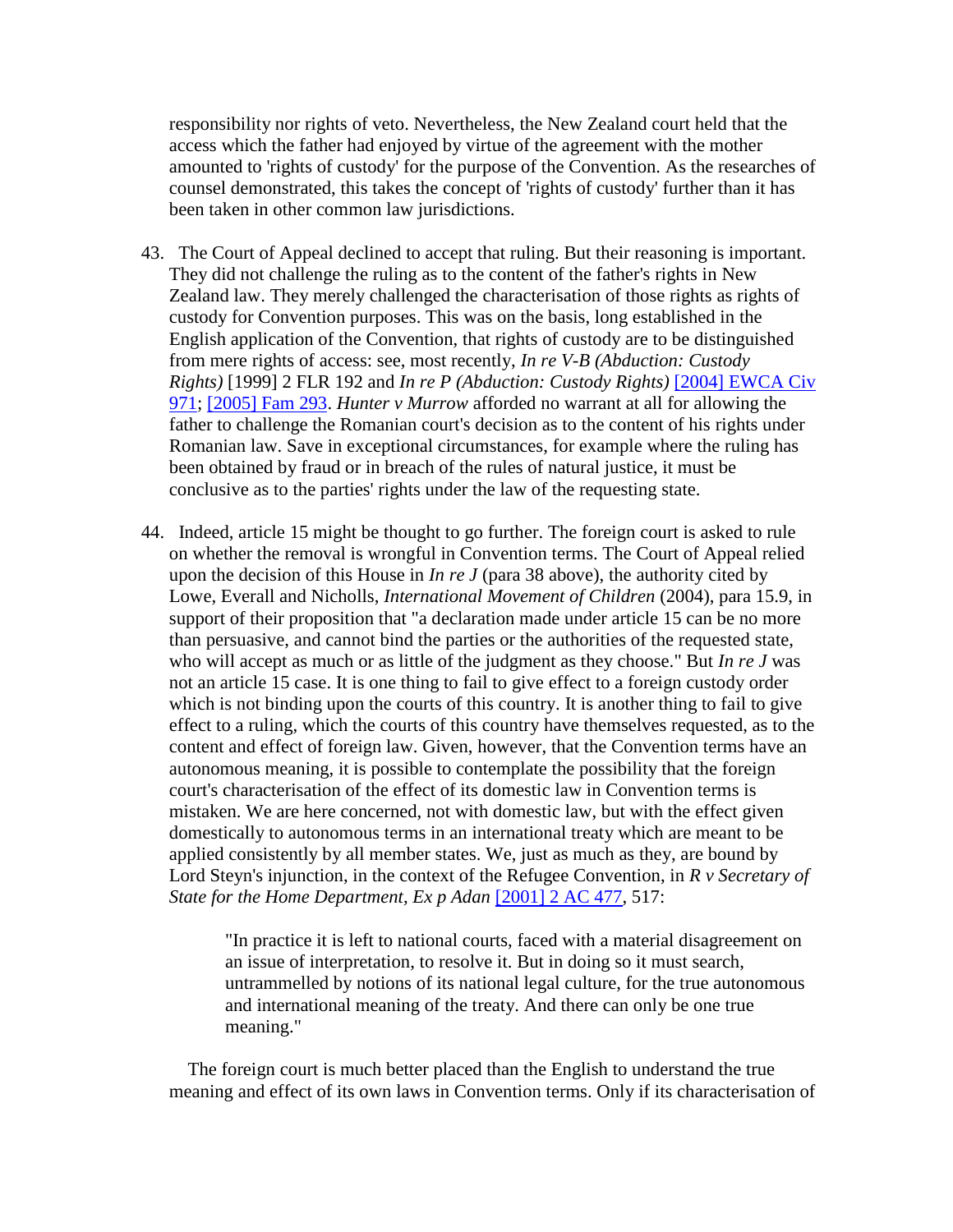the parent's rights is clearly out of line with the international understanding of the Convention's terms, as may well have been the case in *Hunter v Murrow*, should the court in the requested state decline to follow it.

- 45. While ultimately, therefore, the decision is one for the courts of the requested state, those courts must attach considerable weight to the authoritative decision of the requesting state on both issues. I do not share the view of the Court of Appeal that article 15 would be more useful were it directed solely to ascertaining rights under the domestic law of the requesting state. It could with advantage draw a clearer distinction between the two issues. The reasons for rejecting a determination of the first issue will be different from the reasons for rejecting a determination on the second. But we still have something to learn from the requesting state's characterisation of the position.
- 46. Perhaps one day, the problem will disappear. All member states will accord equal parental responsibility to all parents, with universal rights of veto, and all will regard these as rights of custody. There is a general trend towards shared parental authority and even shared parenting - after separation and divorce, but it is not universal. It is not so very long ago that the law of this country was very different. Particularly when a country first accedes to the Convention, it may be useful in cases of doubt to obtain an authoritative ruling on the content and effect of their law. It is in their interests, and those of the applicant, that this be obtained as quickly as possible. It is sad that it took so long in this case, but the Romanian authorities must be mystified indeed that the English courts have ordered the return to Romania of a child whose removal the Romanian final court of appeal has authoritatively and irrevocably determined was not wrongful.
- 47. For these reasons, essentially the same as those of my noble and learned friends, Lord Hope of Craighead, Lord Carswell and Lord Brown of Eaton-under-Heywood, I would allow this appeal and dismiss the proceedings, on the ground that the father did not have "rights of custody" for the purpose of the Hague Convention when A was removed to this country in December 2002, that accordingly the removal was not wrongful, and that no obligation to return the child arises under article 12 of the Convention. That is all that need be said to dispose of this appeal. But many other matters have been canvassed before us and some require comment.

#### *Resisting return*

48. The whole object of the Convention is to secure the swift return of children wrongfully removed from their home country, not only so that they can return to the place which is properly their 'home', but also so that any dispute about where they should live in the future can be decided in the courts of their home country, according to the laws of their home country and in accordance with the evidence which will mostly be there rather than in the country to which they have been removed. That object is negated in a case such as this where the application is not determined by the requested State until the child has been here for more than three years.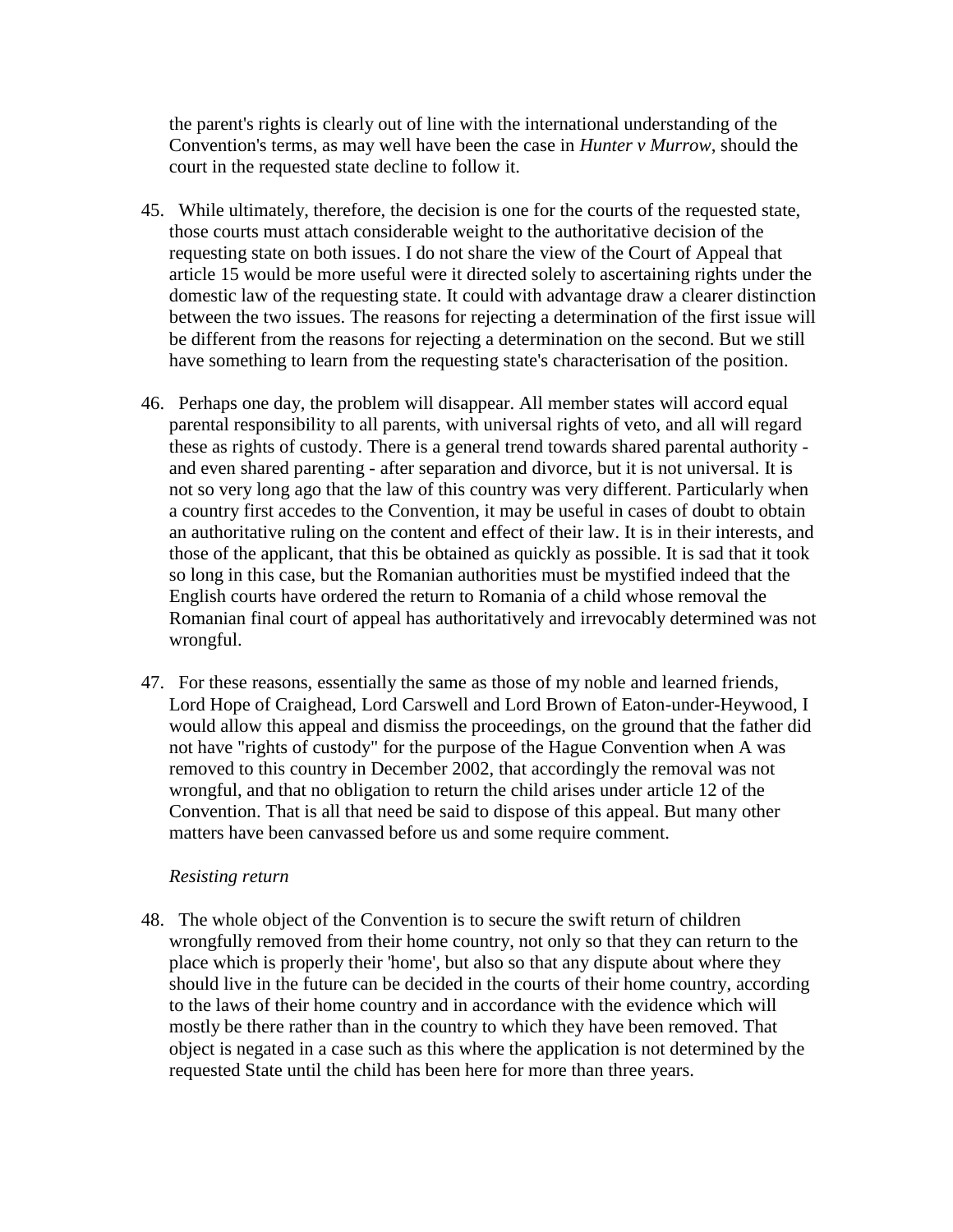- 49. Article 12 of the Convention caters for delay in making the application for return. If an application is launched more than 12 months after the wrongful removal or retention, the child is nevertheless to be returned "unless it is demonstrated that the child is now settled in its [sic] new environment". The choice of the date of application rather than the date of decision is deliberate: the left behind parent should not suffer for the failings of the competent authorities (see Professor Pérez-Vera,*op cit,* para 108). It is not possible, therefore, to argue that cases such as this fall outside the Convention altogether.
- 50. Nevertheless, article 13 provides that there are circumstances in which the authorities of the requested state are not bound to order the return of the child. These are (a) where whoever had rights of custody was not actually exercising them at the time or had consented to or later acquiesced in the child's removal or retention; or (b) "there is a grave risk that his or her return would expose the child to physical or psychological harm or otherwise place the child in an intolerable situation." Article 13 also provides that the judicial or administrative authority may refuse to return the child "if it finds that the child objects to being returned and has attained an age and degree of maturity at which it is appropriate to take account of its [sic] views".
- 51. It is obvious, as Professor Pérez-Vera points out, that these limitations on the duty to return must be restrictively applied if the object of the Convention is not to be defeated (*op cit*, para 34). The authorities of the requested state are not to conduct their own investigation and evaluation of what will be best for the child. There is a particular risk that an expansive application of article 13(b), which focuses on the situation of the child, could lead to this result. Nevertheless, there must be circumstances in which a summary return would be so inimical to the interests of the particular child that it would also be contrary to the object of the Convention to require it. A restrictive application of article 13 does not mean that it should never be applied at all.
- 52. In this case, it is argued that the delay has been such that the return of this child to Romania would place him in an intolerable situation. "Intolerable" is a strong word, but when applied to a child must mean "a situation which this particular child in these particular circumstances should not be expected to tolerate". It is, as article 13(b) makes clear, the return to the requesting state, rather than the enforced removal from the requested state, which must have this effect. Thus the English courts have sought to avoid placing the child in an intolerable situation by extracting undertakings from the applicant as to the conditions in which the child will live when he returns and by relying on the courts of the requesting State to protect him once he is there. In many cases this will be sufficient. But once again, the fact that this will usually be sufficient to avoid the risk does not mean that it will invariably be so. In Hague Convention cases within the European Union, article 11.4 of the Brussels II Revised Regulation (Council Regulation (EC) No 2201/2003) expressly provides that a court cannot refuse to return a child on the basis of Article 13(b) "if it is established that adequate arrangements have been made to secure the protection of the child after his or her return". Thus it has to be shown that those arrangements will be effective to secure the protection of the child. With the best will in the world, this will not always be the case.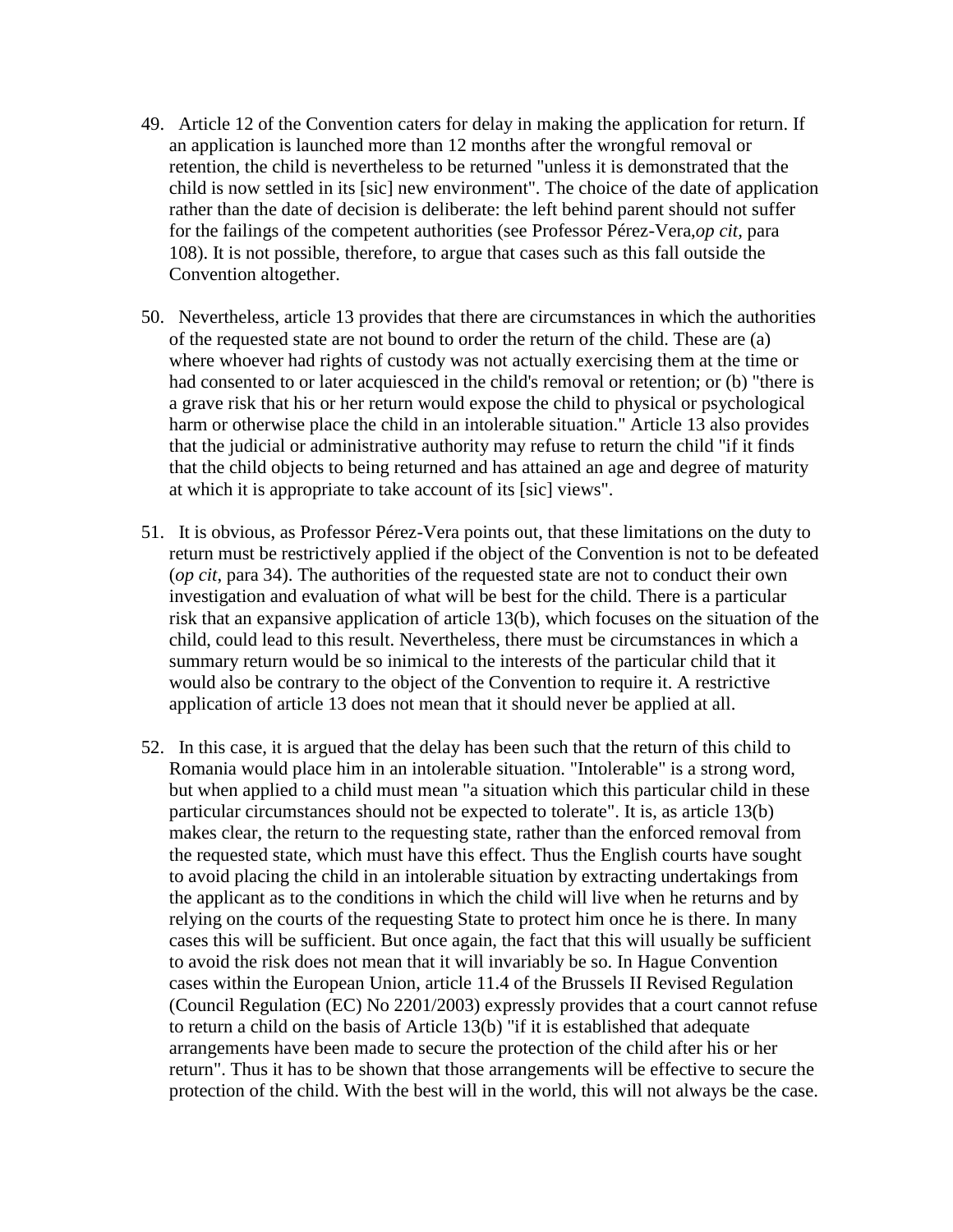No-one intended that an instrument designed to secure the protection of children from the harmful effects of international child abduction should itself be turned into an instrument of harm.

- 53. In this context, a delay of this magnitude in securing the return of the child must be one of the factors in deciding whether his summary return, without any investigation of the facts, will place him in a situation which he should not be expected to have to tolerate. He is not responsible for the passage of time. But the passage of time has contributed to a situation in which he is adamantly opposed to returning to Romania. As reported by the very experienced CAFCASS officer, these views are "authentically his own". They are confirmed by the very experienced solicitor who now acts for him. It is not simply that he is settled here within the meaning of article 12. He has spent nearly half his life here and has no life that he can recall in Romania. While the father has offered certain undertakings about his life there, it is quite clear that the father intends to oppose his return to the country which he now regards as his home and that if returned to Romania he will face months if not years of further litigation between his parents.
- 54. His situation is not comparable with that of a child whose primary carer wishes to relocate to another country. In those cases it is axiomatic, not only that the parent wishes to relocate but also that she has made sensible and practical plans to do so. If relocation is permitted, the child should not be exposed to further litigation between his parents. These features are completely absent in a case such as this, although happily it is not a case where the mother has said that she will not return if the child is ordered to do so.
- 55. As the question does not arise for decision in this appeal, it is unnecessary for us to express a view upon whether the courts below placed sufficient weight upon this consideration in their evaluation of the article 13(b) issue. They were certainly well aware of it. But two further observations must be made in the light of the arguments which have been addressed to us. It is common in article 13 cases to divide the issues into two. First, is one of the so-called "defences" there provided made out on the facts? Secondly, if it is, should the court exercise its discretion not to order the summary return of the child? It is possible to envisage circumstances in which a child should be returned despite the consent or acquiescence of the other party or the child's own objections. But, as my noble and learned friend, Lord Brown of Eaton-under-Heywood, pointed out in the course of argument, it is inconceivable that a court which reached the conclusion that there was a grave risk that the child's return would expose him to physical or psychological harm or otherwise place him in an intolerable situation would nevertheless return him to face that fate.
- 56. Secondly, the policy of the Convention is, of course, a reason for giving a restrictive application to the article 13 "defences". But it has nothing to do with whether or not any of those defences is made out on the facts of the individual case. Nor does the court's view of the morality of the abductor's actions. By definition, one does not get to article 13 unless the abductor has acted in wrongful breach of the other party's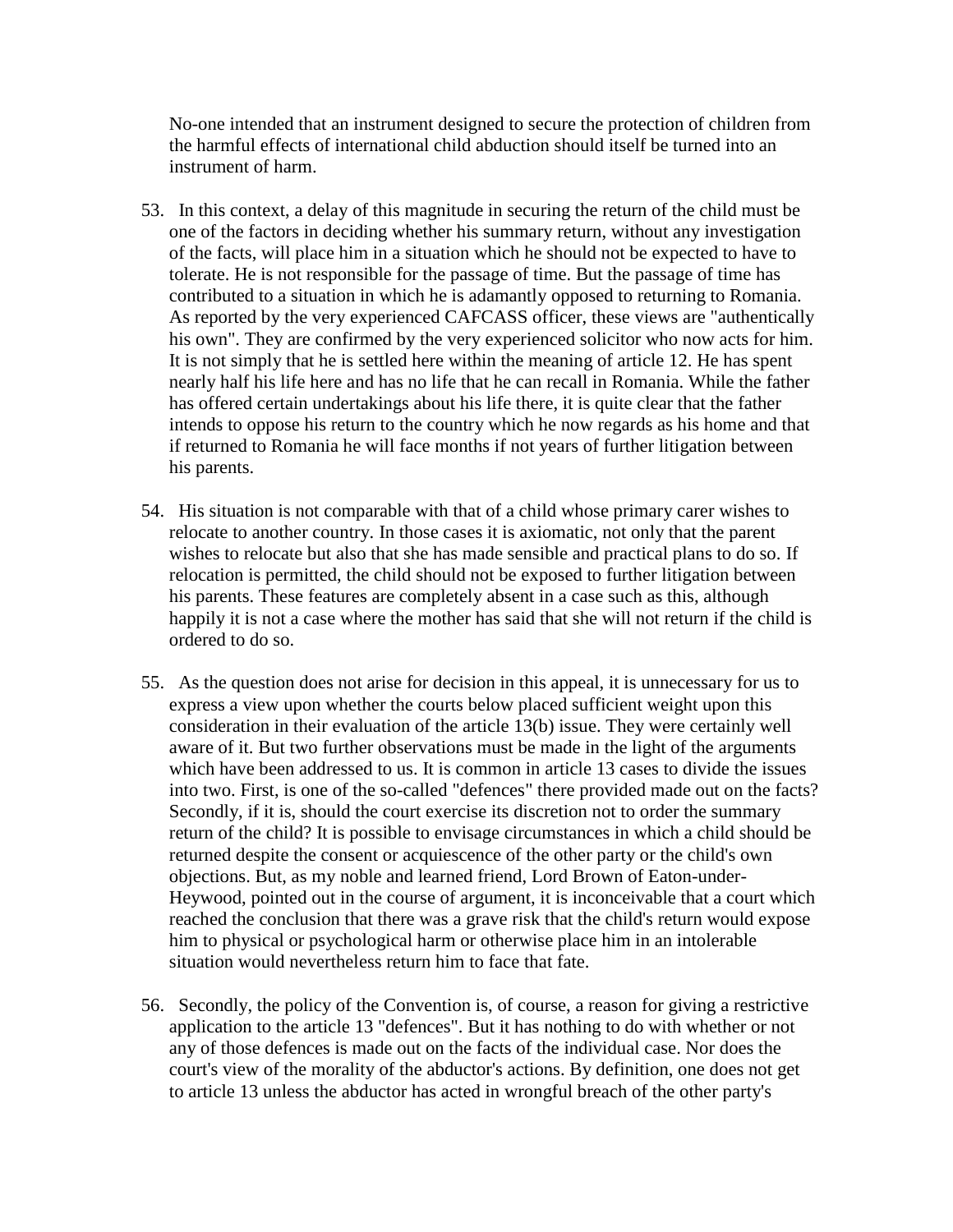rights of custody. Further moral condemnation is both unnecessary and superfluous. The court has heard none of the evidence which would enable it to make a moral evaluation of the abductor's actions. They will always have been legally wrong. Sometimes they will have been morally wicked as well. Sometimes, particularly when the abductor is fleeing from violence, abuse or oppression in the home country, they will not. The court is simply not in a position to judge and in my view should refrain from doing so.

#### *The child himself*

- 57. There is evidence, both from the CAFCASS officer who interviewed him after the Court of Appeal refused him leave to intervene, and from the solicitor who represents him, that A is adamantly opposed to returning to Romania. Yet until the case reached this House, no defence based on the child's objections was raised. This is not surprising. A was only four and a half when these proceedings were begun. At that age few courts would accept that he has "attained an age and degree of maturity at which it is appropriate to take account of its views". But he is now more than eight years old and he was more than seven and a half when these proceedings were heard by the trial judge. As any parent who has ever asked a child what he wants for tea knows, there is a large difference between taking account of a child's views and doing what he wants. Especially in Hague Convention cases, the relevance of the child's views to the issues in the case may be limited. But there is now a growing understanding of the importance of listening to the children involved in children's cases. It is the child, more than anyone else, who will have to live with what the court decides. Those who do listen to children understand that they often have a point of view which is quite distinct from that of the person looking after them. They are quite capable of being moral actors in their own right. Just as the adults may have to do what the court decides whether they like it or not, so may the child. But that is no more a reason for failing to hear what the child has to say than it is for refusing to hear the parents' views.
- 58. Brussels II Revised Regulation (EC) No 2201/2003 recognises this by reversing the burden in relation to hearing the child. Article 11.2 provides:

"When applying articles 12 and 13 of the 1980 Hague Convention, it shall be ensured that the child is given the opportunity to be heard during the proceedings unless this appears inappropriate having regard to his or her age or degree of maturity."

 Although strictly this only applies to cases within the European Union (over half of the applications coming before the High Court), the principle is in my view of universal application and consistent with our international obligations under article 12 of the United Nations Convention on the Rights of the Child.. It applies, not only when a 'defence' under article 13 has been raised, but also in any case in which the court is being asked to apply Article 12 and direct the summary return of the child - in effect in every Hague Convention case. It erects a presumption that the child will be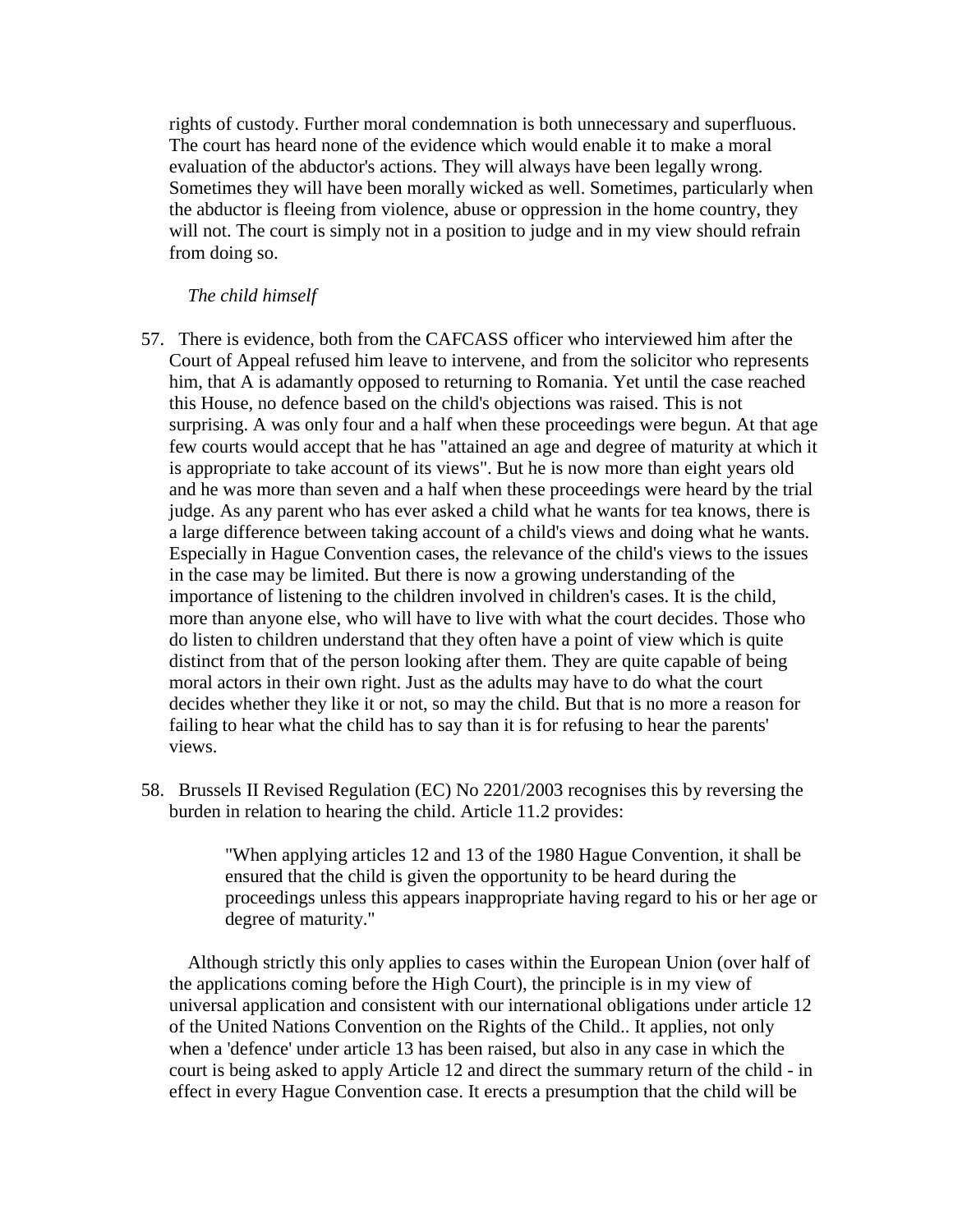heard unless this appears inappropriate. Hearing the child is, as already stated, not to be confused with giving effect to his views.

- 59. It follows that children should be heard far more frequently in Hague Convention cases than has been the practice hitherto. The only question is how this should be done. It is plainly not good enough to say that the abducting parent, with whom the child is living, can present the child's views to the court. If those views coincide with the views of the abducting parent, the court will either assume that they are not authentically the child's own or give them very little independent weight. There has to be some means of conveying them to the court independently of the abducting parent.
- 60. There are three possible ways of doing this. They range from full scale legal representation of the child, through the report of an independent CAFCASS officer or other professional, to a face to face interview with the judge. In some European countries, notably Germany, it is taken for granted that the judge will see the child. In this country, this used to be the practice under the old wardship system, but fell into disuse with the advent of professional court welfare officers who are more used to communicating with children than are many judges. The most common method is therefore an interview with a CAFCASS officer, who is not only skilled and experienced in talking with children but also, if practising in the High Court, aware of the limited compass within which the child's views are relevant in Hague Convention cases. In most cases, this should be enough. In others, and especially where the child has asked to see the judge, it may also be necessary for the judge to hear the child. Only in a few cases will full scale legal representation be necessary. But whenever it seems likely that the child's views and interests may not be properly presented to the court, and in particular where there are legal arguments which the adult parties are not putting forward, then the child should be separately represented.
- 61. Hitherto, our courts have only allowed separate representation in exceptional circumstances. And recently in *In re H (A Child)* [\[2006\] EWCA Civ 1247,](http://www.bailii.org/ew/cases/EWCA/Civ/2006/1247.html) the view was expressed in the Court of Appeal, that if the test for party status were to be revised in any direction, it should in future be more rather than less stringently applied. But Brussels II Revised Regulation requires us to look at the question of hearing children's views afresh. Rather than the issue coming up at a late stage in the proceedings, as has tended to take place up to now, European cases require the court to address at the outset whether and how the child is to be given the opportunity of being heard. If the options are canvassed then and there and appropriate directions given, this should not be an instrument of delay. CAFCASS officers and, in the few cases where this is appropriate, children's representatives are just as capable of moving quickly if they have to do so as anyone else. The vice has been when children's views have been raised very late in the day and seen as a 'last ditch stand' on the part of the abducting parent. This is not the place they should take in the proceedings. There is no reason why the approach which should be adopted in European cases should not also be adopted in others. The more uniform the practice, the better.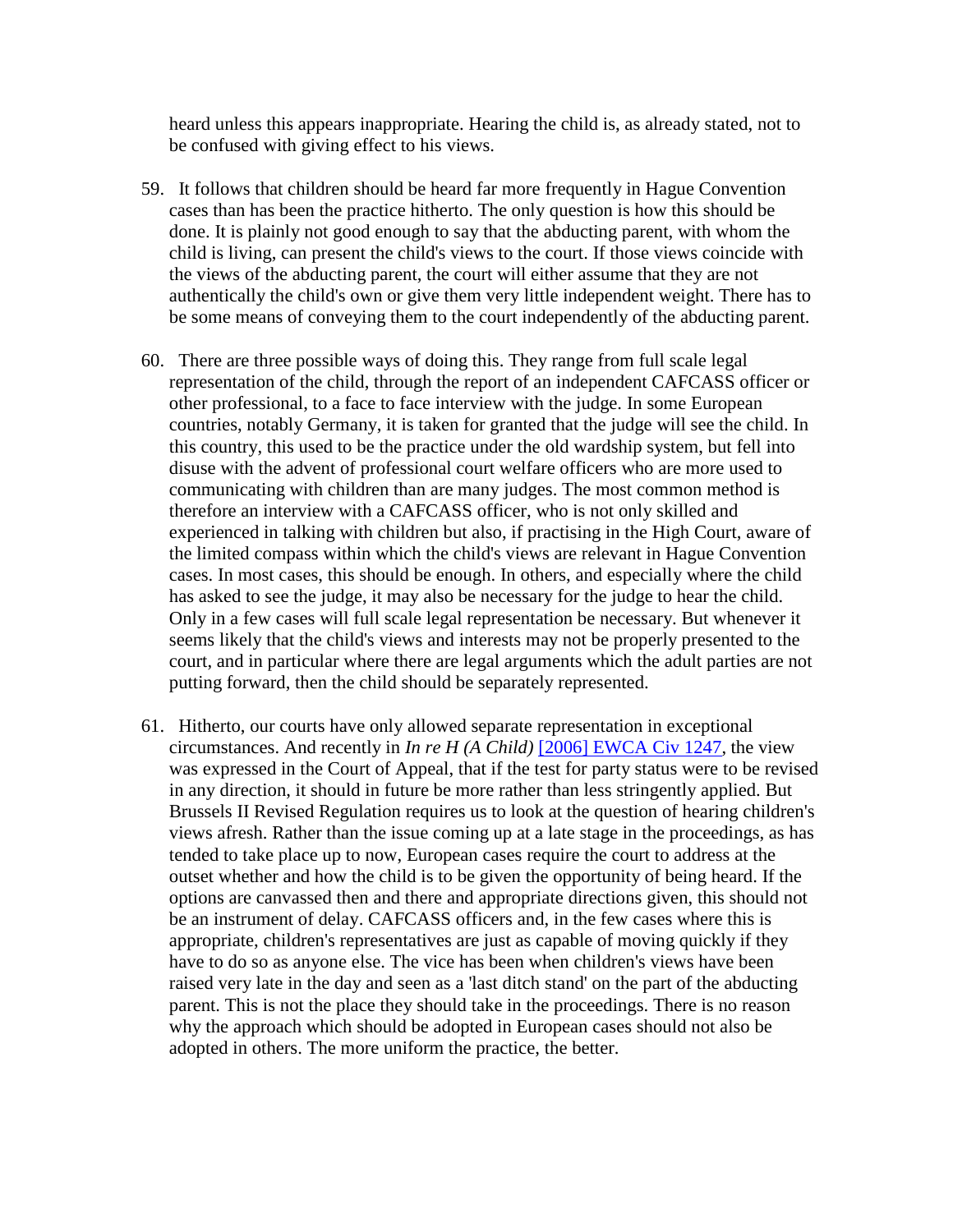62. That is not, of course, this case. When the proceedings began, it might well have been considered inappropriate to hear A's views. When the proceedings should have been completed, in August 2005, this may still have been the case. But once the proceedings were prolonged beyond then, A had reached an age where it could no longer be taken for granted that it was inappropriate for him to be given the opportunity of being heard. Consideration should then have been given to whether and how this might be done. It could scarcely by then have been said that seeking his views, or allowing his legal participation, would add to the already inordinate delay. It goes without saying that, if having heard from the child, an issue arises under the Convention which has not been raised by either of the parties, the court will be bound to consider it irrespective of the pleadings.

#### *Human Rights*

- 63. Two human rights issues have been canvassed before us. First are the article 8 rights of all the parties to this case to respect for their family life. Second is the article 6 right of the mother to a fair trial of the issue between her and the father. On the one hand, the plaintiff in a Hague Convention case has the benefit of automatic legal aid, without merits or means test, enhanced by the services of the specialist practitioners to whom these cases are referred by the central authority. On the other hand, the defendant is only entitled to legal aid on the usual means and merits tests, and may well not find his or her way to a specialist solicitor in the early days when crucial decisions have to be taken and affidavits filed. This, it is argued, it not the 'equality of arms' which is inherent in the concept of a fair trial.
- 64. In this case, however, the mother has been adequately represented throughout. It is by no means clear that had counsel been available when the case took a wrong turn on 1 August 2005 the outcome would have been any different. Nor is this the case in which to explore whether the outcome either way would represent a disproportionate interference in the right to respect for the family lives of either of these parents with their child.
- 65. Such arguments are not, however, always irrelevant in Hague Convention cases. Article 20 of the Convention reserves the right of member states to refuse to return a child if "this would not be permitted by the fundamental principles of the requested state relating to the protection of human rights and fundamental freedoms". Article 20 is not incorporated into the Child Abduction and Custody Act 1985. At that stage, there was no human rights instrument incorporated into United Kingdom domestic law. The Human Rights Act 1998 has now given the rights set out in the European Convention legal effect in this country. By virtue of section 6 of the 1998 Act, it is unlawful for the court, as a public authority, to act in a way which is incompatible with a person's Convention rights. In this way, the court is bound to give effect to the Convention rights in Hague Convention cases just as in any other. Article 20 has been given domestic effect by a different route.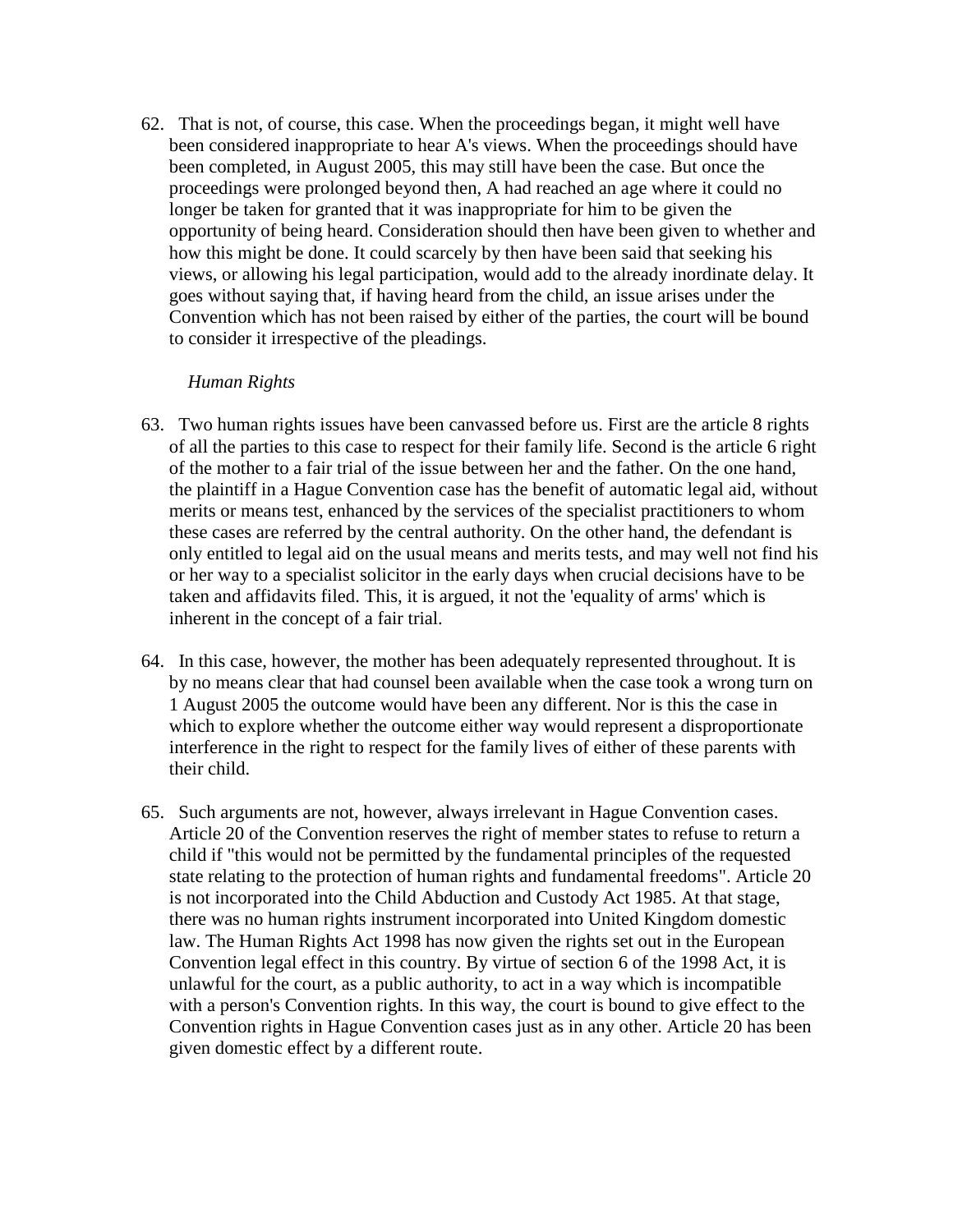#### *Rights of access*

- 66. In many Hague Convention cases, the 'left behind' parent is seeking, not the day to day care of the child, but to keep the same sort of relationship which he or she enjoyed with the child before the abduction. Sometimes this could never be done unless the child returns to live permanently in the home country. Not all countries are as sanguine about allowing the primary carer to relocate to another country as we have been. Sometimes, however, sensible arrangements could be made to translate the contact which was enjoyed in the home country into contact across international borders. Now that travel within Europe is so accessible and inexpensive, and so many other means of communication at long distance exist, this should be a real possibility in many cases. It is thought that many Hague Convention cases could be settled on this basis were the machinery available to do so. Such settlements would be much more likely if the parties have not become entrenched in their hostility as a result of the Hague Convention proceedings.
- 67. At the moment, however, the claim for return under the Hague Convention proceeds in its summary and (usually) speedy way. Any application for a residence, care or supervision order under the Children Act 1989 (or their equivalents elsewhere in the United Kingdom) has to await the determination of the Hague proceedings: see the 1985 Act, s 9. Under article 16 of the Convention, the court cannot decide upon the merits of rights of custody until it has been determined that the child is not to be returned under the Convention. But this does not apply to contact and rights of access. I notice that in *Hunter v Murrow* (para 42 above), at para 31, Thorpe LJ canvassed the possibility of revisiting the decisions in *In re G (A Minor) (Enforcement of Access Abroad)* [1993] Fam 216 and *In re T and Others (Minors) (Hague Convention: Access)* [1993] 2 FLR 617 in the light of more recent international jurisprudence. It would not be beyond the wit of man to devise a procedure whereby the facilitation of rights of access in this country under article 21 were in contemplation at the same time as the return of the child under article 12.

### *Conclusion*

68. The United Kingdom may be justifiably proud of its record in speedily returning abducted children to their home countries. Brussels II Revised Regulation was designed to strengthen the application of the Convention throughout Europe - but the United Kingdom needed no encouragement vigorously to apply the Convention's principles. It was already doing so. However, the Convention does not require the return of each and every child brought to this country without the consent of the other parent. There are some cases, albeit few in number, where this is not required. This was clearly one of them: the child's removal to this country was not wrongful. I would allow this appeal and dismiss the proceedings.

### LORD CARSWELL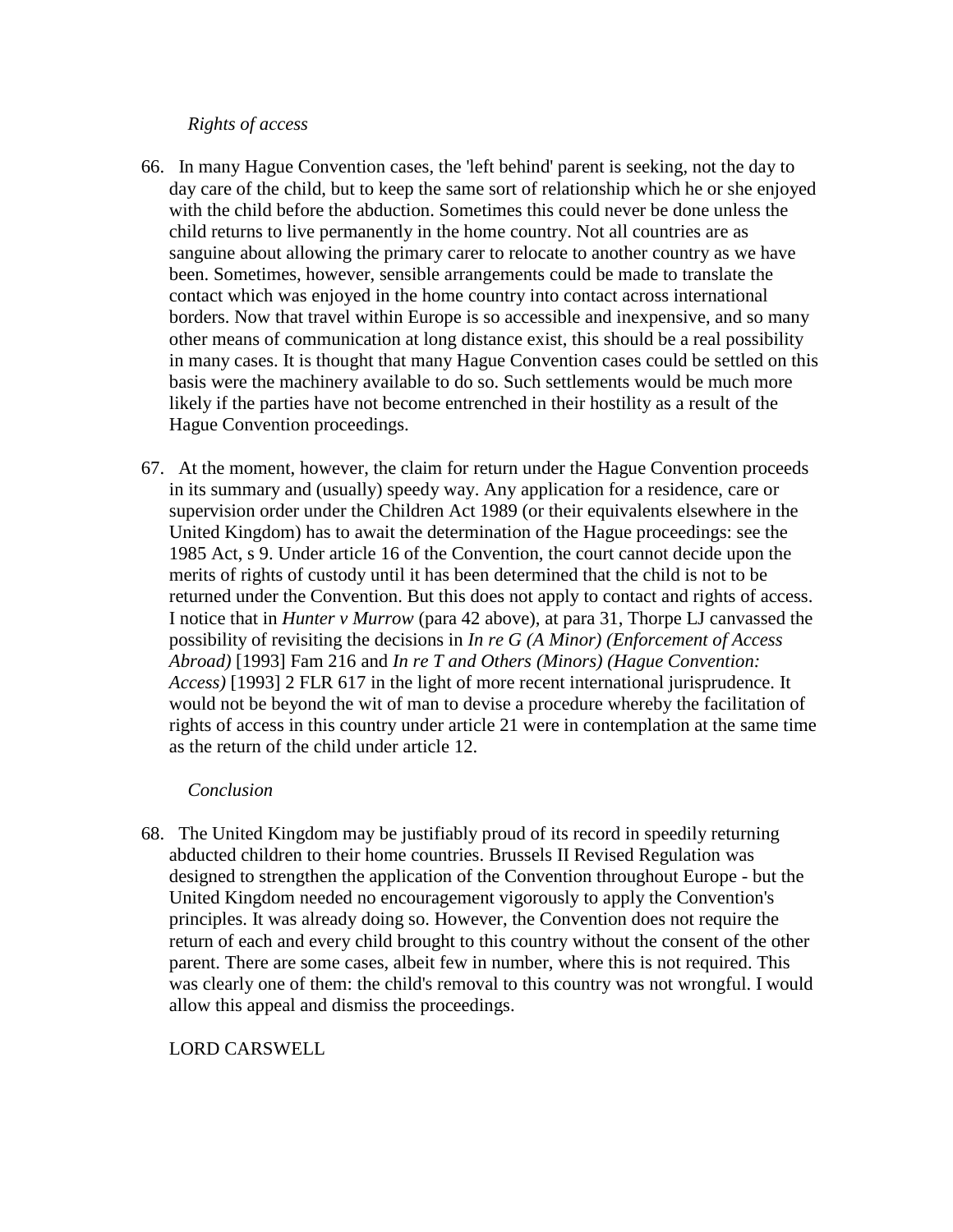My Lords,

- 69. I have had the advantage of reading in draft the opinion prepared by my noble and learned friend Baroness Hale of Richmond. I too would allow the appeal, for the reasons which she has given on the article 15 issue, and the remarks which I wish to add are very limited.
- 70. When Johnson J found himself faced with opinions from experts on the content of Romanian law containing a conflict of view which he was unable to resolve, he invoked the article 15 procedure to obtain a "decision or other determination" from the Romanian court. As my noble and learned friend Lord Hope of Craighead observes in paragraph 6 of his opinion, great care should be taken to keep resort to this procedure to the absolute minimum, because of the delay inevitably involved, tending to impair the usefulness of what is envisaged as a speedy and relatively summary procedure under the Hague Convention. Once resort is had to the procedure - which I have no doubt was quite justified in the present case -- the issue arises how the courts of the requested state should treat the determination.
- 71. The terms of article 15, that the requested state may seek from the authorities of the state of the habitual residence of the child "a decision or other determination that the removal was wrongful within the meaning of article 3 of the Convention", are such as to convey the implication that the determination is to be binding on the courts of the state which has sought it. But that construction could conceivably lead to difficulties if the foreign tribunal or agency made a determination on the wrongfulness of the removal which could not be supported under the terms of the Convention but had to be treated as canonical. It is for this reason that the determination made by the foreign court is not treated as final and binding on the issue whether the rights of the parent within its jurisdiction and the courts of the requested state reserve some measure of right to decide that issue. The synthesis in English law is to be found in the practice, exemplified in *Hunter v Murrow (Abduction: Rights of Custody)* [\[2005\] EWCA Civ](http://www.bailii.org/ew/cases/EWCA/Civ/2005/976.html)  [976;](http://www.bailii.org/ew/cases/EWCA/Civ/2005/976.html) [2005] 2 FLR 1119, of regarding the foreign court's determination of the content of a parent's rights as binding, but not necessarily accepting as definitive any conclusion whether those rights amounted to rights of custody in the autonomous Convention sense. I think that it is desirable that the courts of the requested state should be able to reach their own decision on the latter issue, which they will wish to ensure is consistent with the proper interpretation of the Convention. I agree, however, with the view expressed by Lady Hale in paragraph 44 of her opinion, that those courts should be slow to reject a conclusion on the existence of rights of custody expressed by the court or administrative authority of the foreign state. As she there points out, the foreign court is much better placed than the court of the requested state to understand the true meaning and effect of its own laws in Convention terms. For this reason the determination of the foreign court should ordinarily be accepted, unless it clearly runs counter to the conclusion which would flow from applying to the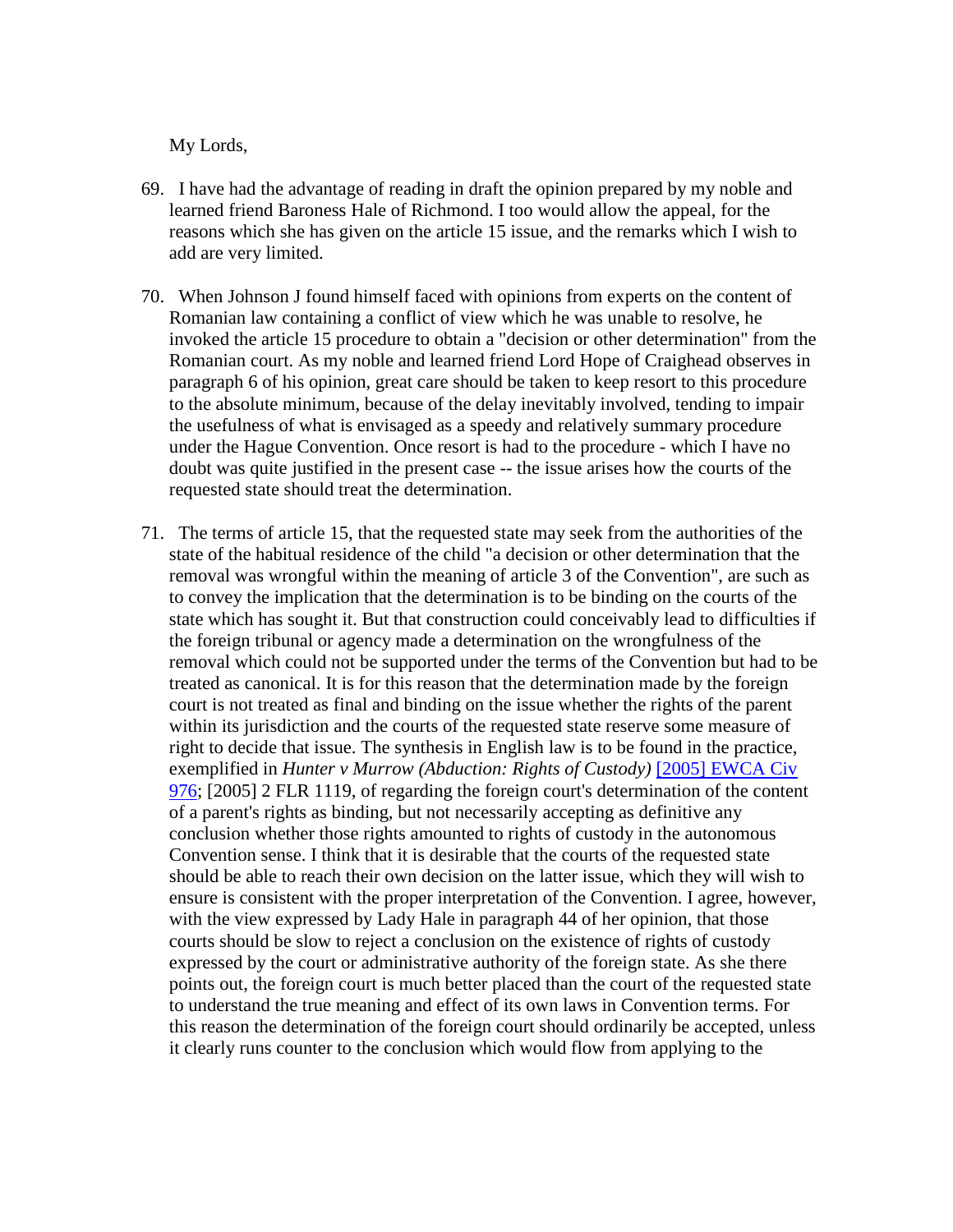parental rights set out by the foreign court the autonomous Convention meaning of such concepts as rights of custody.

- 72. The Third Civil Section of the Court of Appeal of Bucharest gave a careful and detailed decision on the content of the rights of the respondent father in the present case. It held unequivocally that the parent to whom custody was not awarded only acquired the right (under the law at the material time when the child was removed) to visit the child and to watch over his upbringing, education and professional training, none of which rights grants him the power to make any decisions concerning the person of the child, therefore he is not entitled to decide upon his dwelling place or upon changing this. It accordingly upheld the decision of the Fourth Civil Section of the Court of Appeal that the removal of the child was not illegal, because the father did not have rights of custody. Given the clear exposition of the fasciculus of rights vested in the father, the English court should in my opinion have proceeded to consider the determination of rights of custody expressed by the Romanian court, which, although not conclusive, should have carried substantial weight. It was quite wrong to permit the father to adduce further expert evidence from Dr Mihai which challenged not only the conclusion but the statement of the content of the father's rights set out in the judgment of the Romanian court. The English court should have considered the terms of the judgment itself, without any subsequently obtained expert evidence. If it had done so it could only have come to the same conclusion as the Romanian court, even without applying any presumption in its favour.
- 73. I accordingly consider that the respondent father did not have rights of custody within the meaning of the Hague Convention and that the child was not wrongfully removed from the Romanian jurisdiction. The conclusion reached by Hogg J and the Court of Appeal was incorrect and the appeal should be allowed on this ground.
- 74. Lady Hale and Lord Hope have discussed in some detail the effect of rights of access, rights to determine the child's place of residence and rights to object to the removal of a child from the jurisdiction. They have pointed up the conflict between the line of authority represented by such cases as *Croll v Croll* 229 F 3d 113 (2d Cir 2000) and the prevailing English and Scottish decisions. They both favour the conclusion that a ne exeat clause gives rights of custody. I appreciate the cogency of the reasons which they give in support of that conclusion, but I should prefer to reserve my opinion on the issue until it falls directly for decision in a case before the House.
- 75. The judge in the Family Division and the Court of Appeal also rejected the mother's case advanced under article 13 of the Convention. In view of the conclusion reached by the House on rights of custody, it is not necessary for us to consider the article 13 case, but I should be slow to reverse the concurrent findings of two lower courts on such an issue. Hogg J gave a reasoned decision under the intolerable situation limb of article 13(b) and the Court of Appeal upheld it. Unless that decision was plainly wrong - and while I have considerable sympathy for the position in which the child would be placed if returned to Romania, I could not so regard the decision - the House would not be justified in reversing it. Nor should it readily upset the decision to refuse to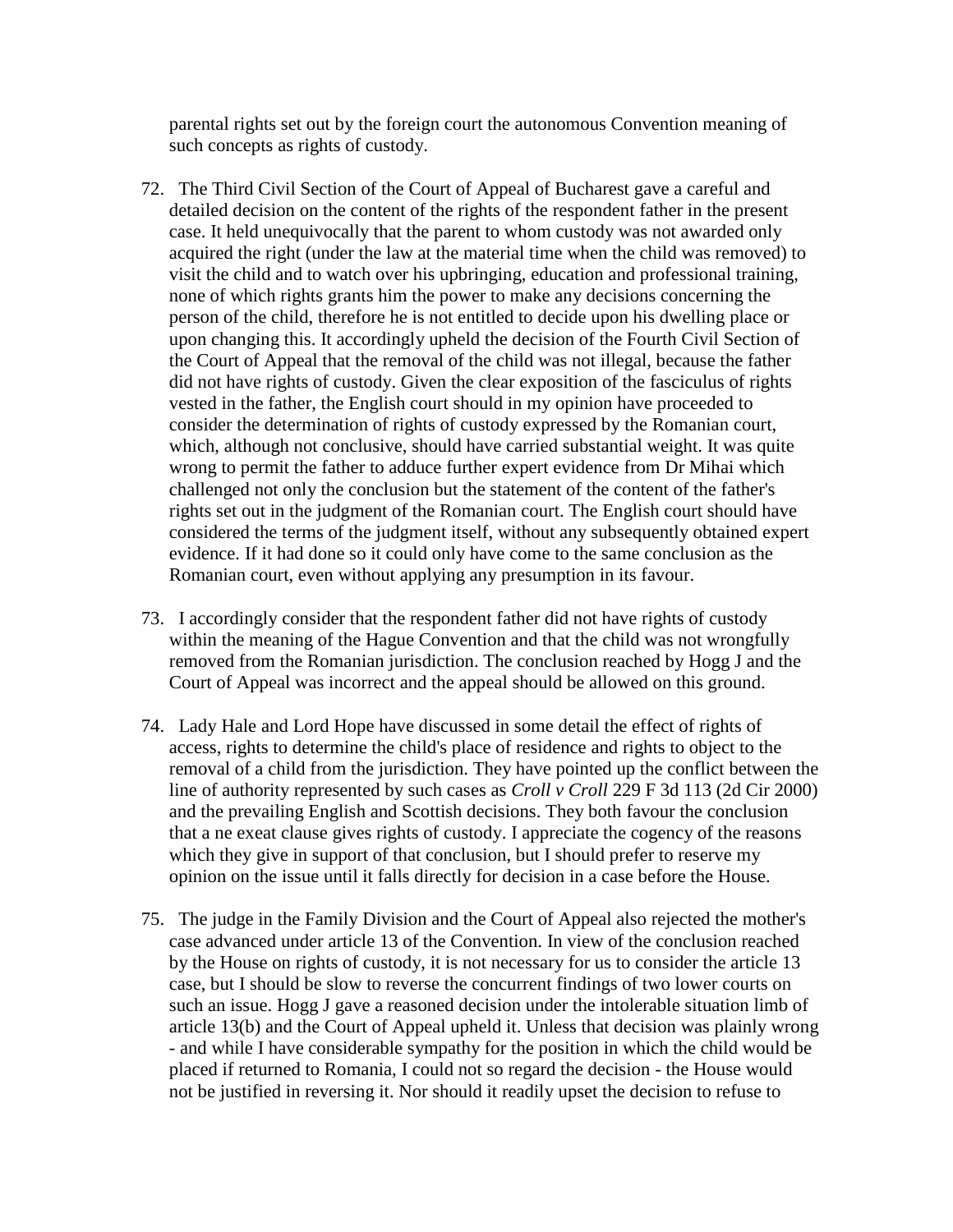allow the child to be represented. I would only observe that although the child in this case is much more mature than when the proceedings began, some care has to be taken in deciding on the weight to be given to the views expressed by a child of seven years, bearing in mind the misapprehensions which children can entertain and the limited extent of such a child's insight into his own best interests. Courts would, however, do well to take careful account of the factors now favouring hearing the child's views which Lady Hale has set out in paragraphs 57 to 62 of her opinion.

76. For the reasons which I have given I would allow the appeal and dismiss the originating summons whereby the father applied for the return of the child to Romania.

#### LORD BROWN OF EATON-UNDER-HEYWOOD

My Lords,

- 77. This is an extraordinary case. It is, we are told, unique in the length of time which elapsed before the judge's order for the child's summary return to Romania (over three years after the commencement of Hague Convention proceedings); and unique too in being the only case in which a United Kingdom court has rejected a foreign court's article 15 determination that the child's removal was not in the event wrongful within the meaning of article 3. It is solely upon the article 15 aspect of the case that I wish to add a short judgment of my own, gratefully adopting the detailed exposition of the law and facts to be found in the speech of my noble and learned friend Baroness Hale of Richmond.
- 78. Article 15 itself I should for convenience set out again:

"The judicial or administrative authorities of a contracting state may, prior to the making of an order for the return of the child, request that the applicant obtain from the authorities of the state of the habitual residence of the child a decision or other determination that the removal or retention was wrongful within the meaning of article 3 of the Convention, where such a decision or determination may be obtained in that state. The central authorities of the contracting states shall so far as practicable assist applicants to obtain such a decision or determination."

79. The courts in this country, I may note, are themselves able to make article 15 determinations with regard to children removed from, or retained outside, the UK by virtue of section 8 of the Child Abduction and Custody Act 1985:

> "The High Court or Court of Session may, on an application made for the purposes of article 15 of the Convention by any person appearing to the court to have an interest in the matter, make a declaration or declarator that the removal of any child from, or his retention outside, the United Kingdom was wrongful within the meaning of article 3 of the Convention."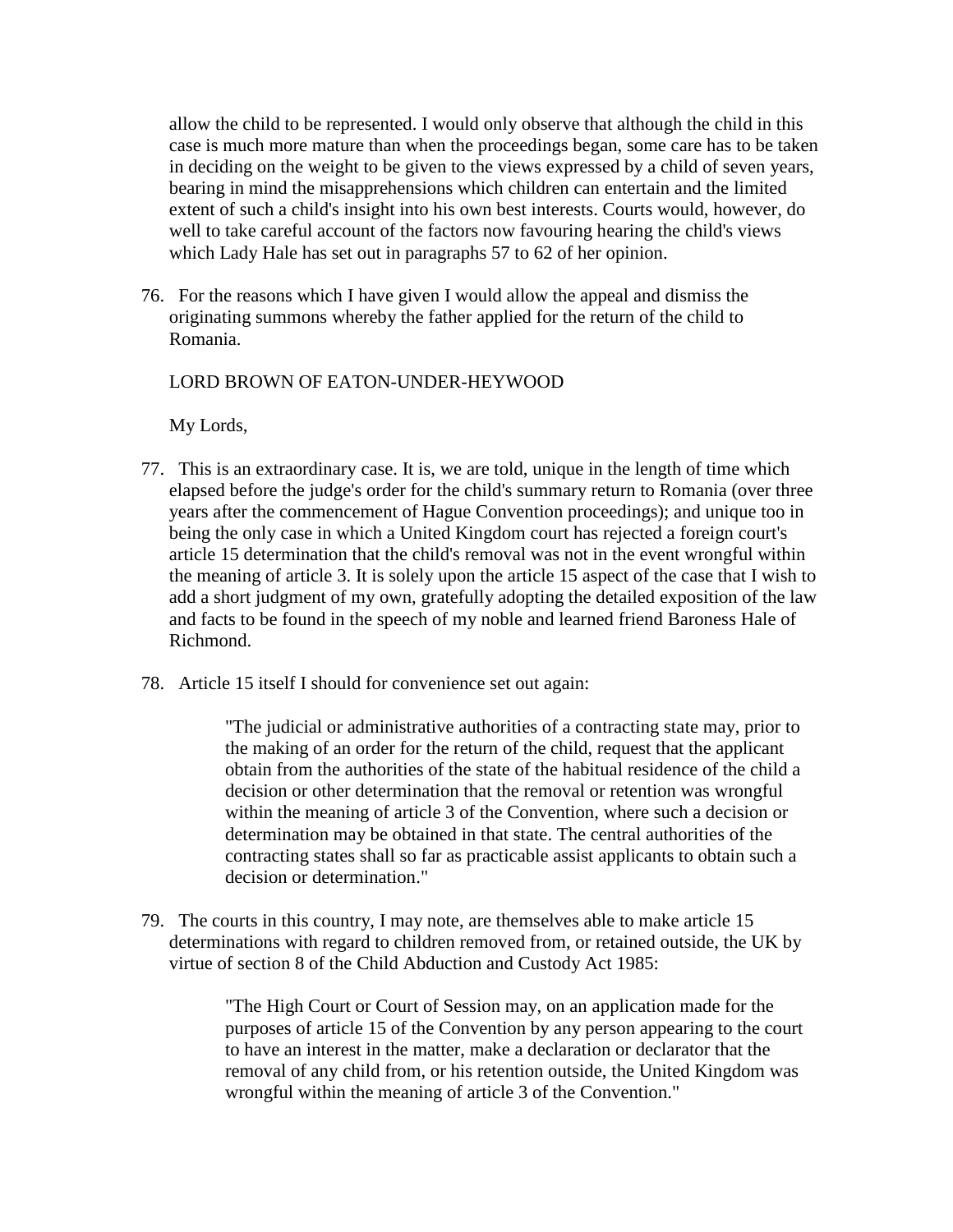In fact, we are told, no article 15 determination has ever been requested from a UK court although from time to time our courts do, it appears, make declarations purportedly under section 8 for all the world as if pursuant to an article 15 application. Holman J's grant of an ex parte application for such a declaration in *In re H (Child Abduction) (Unmarried father: rights of custody)* [2003] EWHC 492 (Fam) [2003] 2 FLR 153 is a case in point:

"At first glance, article 15, when read alone, may suggest that the trigger for a decision or other determination under that article has to be a request from the judicial or administrative authorities of a contracting state. But it has been well established for several years here, by authority of the Court of Appeal, that it is not necessary for someone in the position of this father to await or seek a formal request from the judicial or administrative authorities of another contracting state; and that article 15 of the Hague Convention and the wider terms of section 8 of the 1985 Act, when taken together, contemplate and empower this court to make such a declaration even before there are any proceedings in, or any request from, a foreign contracting state. I should stress, however, that it is a strong thing for any court to make a declaration of this kind on a without notice application and in circumstances in which the court has heard no argument to the contrary of that submitted by the applicant. In my view, a court should only make a declaration of this kind on a without notice basis if it is satisfied that the circumstances are so clear as not to admit of any real argument." (p 156)

80. Assuming (without deciding) that such declarations may properly be made, in my judgment it is plain that they should carry altogether less weight than true article 15 determinations, ie determinations made in response to a foreign state's request. A true article 15 determination will almost certainly have been made following the full inter partes argument. Quite possibly, as here, it will have been appealed and become final and binding between the parties. For the very reason that the process must inevitably take an appreciable time (and thus delay what is intended to be an essentially summary process) it will presumably only have been requested in the first place because no other means of answering the critical questions appeared satisfactory. The questions are first, what are the rights of the left behind parent under the law of his or her home country and, secondly, are those rights "rights of custody" within the meaning of article 5 of the Convention. The other possible means of answering these questions in particular the first—are by way of a certificate or affidavit such as may accompany or supplement the initiating application for the child's return pursuant to article 8(f) or, pursuant to article 14, evidence as to the foreign country's law (including any relevant judicial or administrative decisions), ordinarily adduced by expert witnesses. It was only because the judge here felt unable to resolve the conflict between the rival expert witnesses on Romanian law that he felt the need for "an authoritative decision as to whether or not [the child's removal] was, for the purpose of the Hague Convention, in breach of the father's rights of custody under the Convention" to be "increasingly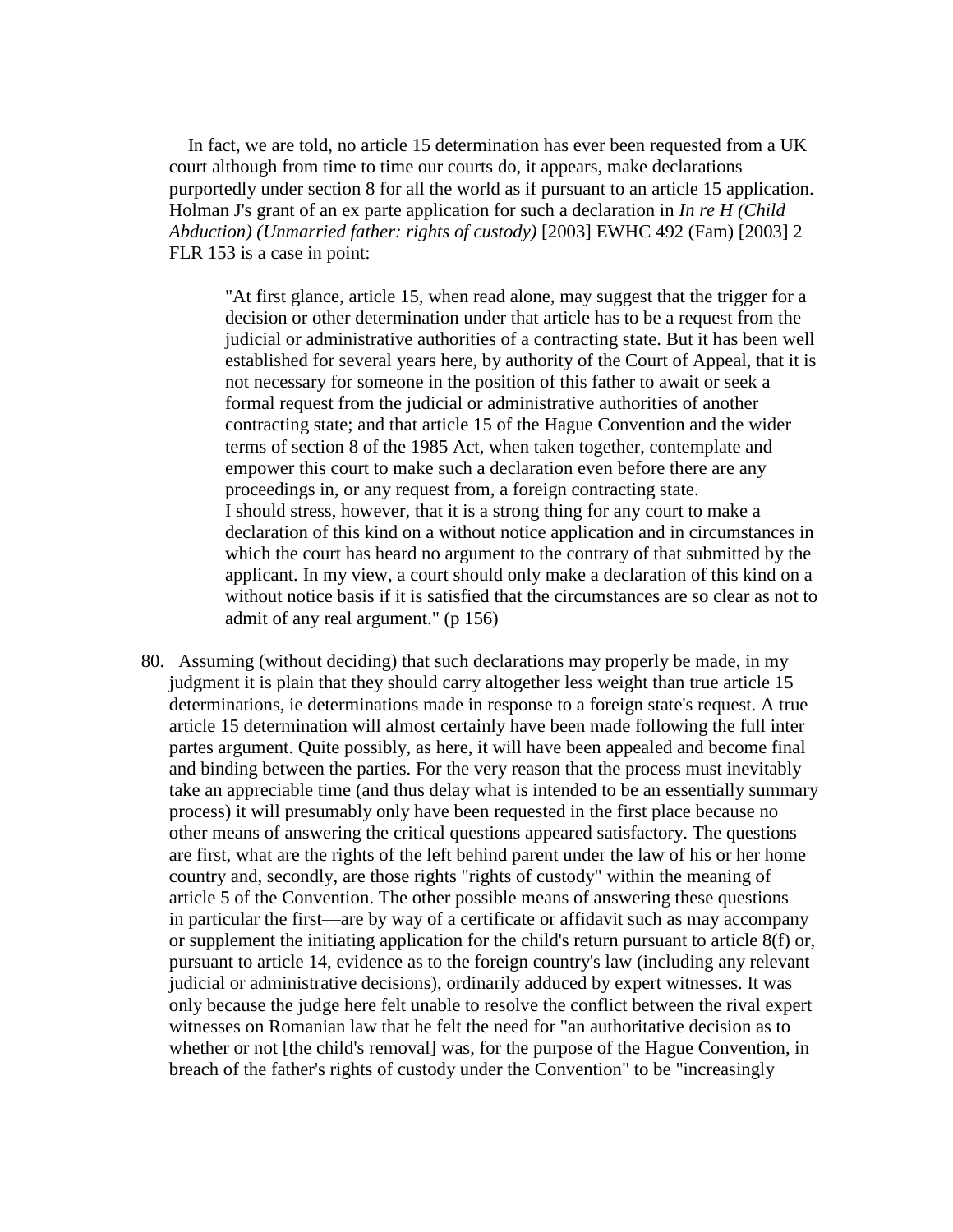plain", and therefore asked the father to obtain an article 15 determination which in the event was only finally communicated two years later on 9 June 2005.

- 81. In circumstances like these it seems to me almost inconceivable that the court requesting the article 15 determination would then not simply accept it. Certainly there would need to be some compelling reason to reject it such as a flagrant breach of the rules of natural justice in the foreign judicial process or a manifest misdirection as to the autonomous meaning of the Convention term "rights of custody". There is nothing of that sort here. On the contrary, the judge—neither Johnson J (who had requested the determination) nor Hogg J (who later ordered the child's return to Romania)—on 1 August 2005, acting merely on the father's request, ordered that an expert in Romanian law be jointly instructed by both parties to cover exactly the same ground as the Romanian Appeal Courts had themselves just covered. This decision seems to me incomprehensible unless perhaps it is to be explained by reference to the Court of Appeal's judgments in *Hunter v Murrow (Abduction: Rights of Custody)* [\[2005\]](http://www.bailii.org/ew/cases/EWCA/Civ/2005/976.html)  [EWCA Civ 976](http://www.bailii.org/ew/cases/EWCA/Civ/2005/976.html) [2005] 2 FLR 1119 which had been handed down just three days previously on 28 July 2005.
- 82. Lady Hale has indicated the substance of *Hunter v Murrow* at paragraph 42 of her opinion and at paragraph 43 has explained why the Court of Appeal understandably felt able to reject the New Zealand court's article 15 determination in the particular circumstances of that case. What concerns me, however, about *Hunter v Murrow*(and what may possibly have misled the judge in our case) is what I understand to be the Court of Appeal's view as to the weight to be attached to an article 15 declaration. That, it appears from paragraphs 53-55 of Dyson LJ's judgment, is no more than such respect as comity requires to be given to any foreign judgment, which in turn is no more than the respect afforded by an appellate court to a judgment on the law by an experienced first instance judge.
- 83. I profoundly disagree with this approach which seems to be based on demonstrably false reasoning. It rests above all on the judgments both of the Court of Appeal and this House in *In re J (A Minor) (Abduction: Custody Rights)* [1990] 2 AC 562 which, as Lady Hale points out, was not an article 15 case at all. *In re J* was rather, just like Holman J's case of *In re H* to which I referred at paragraph 79 above, a case where, on a father's ex parte application following the child's removal to England, and without any request for an article 15 determination, the judge declared the removal wrongful. Quite why Lord Donaldson of Lymington MR, in the only reasoned judgment in the Court of Appeal, referred to article 15 at all (least of all as a provision akin to article 14) is unclear. Certainly Lord Brandon of Oakbrook, in the only reasoned speech in this House, made no mention of it. *In re J* in my judgment provides no authority whatever for treating an article 15 determination as one deserving only of respect. I repeat, on the rare occasions on which such determinations may be expected to be sought, they should to my mind be treated almost invariably as conclusive on both limbs of the issue to which they are ultimately directed: "whether the removal or